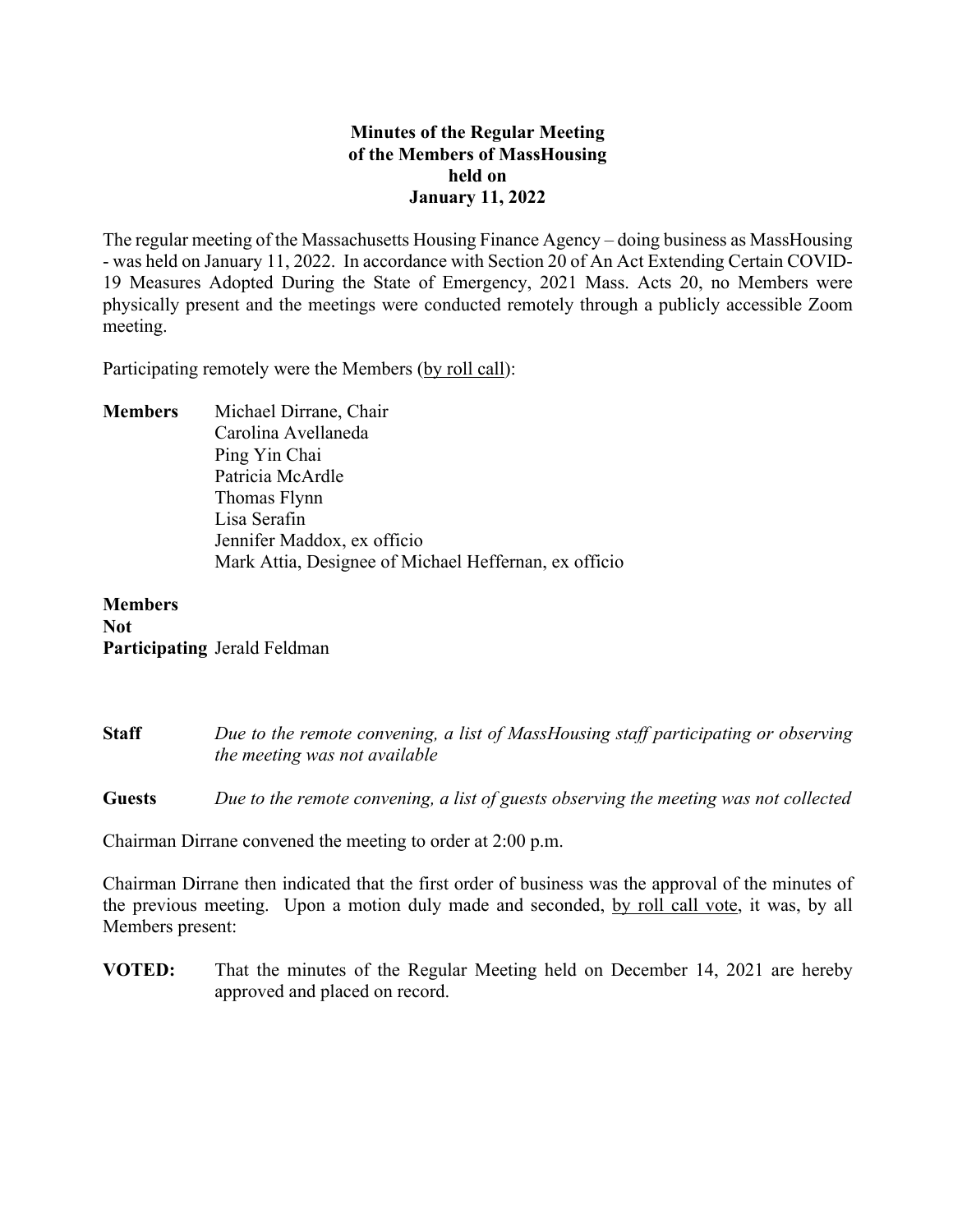### **Executive Director's Report**

Chrystal Kornegay began her report by discussing the hybrid workforce model which has been delayed until February 28, 2022.

# **ARPA Housing Relief Efforts Report**

Henry Mukasa gave an update on the SHERA (Subsidized Housing Emergency Rental Assistance) program. This program is unique in that property owners are the ones who apply. Through this program thousands of evictions have been avoided. Tom Flynn commented we are very fortunate to have such a safety net to assist so many. Ms. Kornegay commented that Mr. Mukasa is being modest and went on to state that Mr. Mukasa and his counterpart at MHP have spent hours building out the system and there has been nothing but positive things said about how this program has been rolled out. Chairman Dirrane congratulated Mr. Mukasa for doing such a great job.

Mr. Aylouche next discussed the HAF (Homeowners Assistance Fund) program. This program consists of both wholesale and retail segments. The wholesale HAF program is administered by MassHousing and Massachusetts Housing Partnership (MHP) for their own borrowers. The retail program is overseen by the Executive Office of Administration and Finance with day-to-day operations managed by MHP, with MassHousing managing the marketing and outreach for the program. Mr. Aylouche stated that the after-hours phone call campaign that was undertaken was very successful.

Mark Attia commented that Mr. Aylouche is also quite humble. Mr. Attia stated Mr. Aylouche and Eric Gedstad have been instrumental in beautifully rolling out a statewide marketing campaign. Mr. Attia went on to say MassHousing has been very instrumental for months in providing relief within the portfolio utilizing a very comprehensive campaign to convert homeowners into applicants.

Chairman Dirrane asked if this campaign is a prototype for the rest of the country. Mr. Aylouche replied we stand unique in the way we went into crisis mode and acted extremely fast with both the wholesale and retail components of the campaign.

Ms. Kornegay commented most of the programs run by sister housing finance agencies in other states have only the retail component.

Chairman Dirrane commented he has heard rave reviews of the MassHousing programs from many people in the banking industry.

# **Annual Staffing Demographics Report**

Myra Carmona, Vice President of Talent & Culture, gave a presentation on the demographics of MassHousing staff providing the general profile of the Agency by gender, race, and age. She noted that 56% of the staff is female, 67% is white, the majority is between 40 and 59 years old, and the profile has remained consistent over the past several years. Carolina Avellaneda asked what needs to be done regarding diversity recruitment methods. Ms. Carmona replied we are making efforts to recruit from a diverse field when hiring. Ms. Kornegay added there has been almost no turnover for the past 2 years in the D and E/F bands. Chairman Dirrane asked whether we looked to the City of Boston or the state for our demographic comparisons and if the state is an appropriate benchmark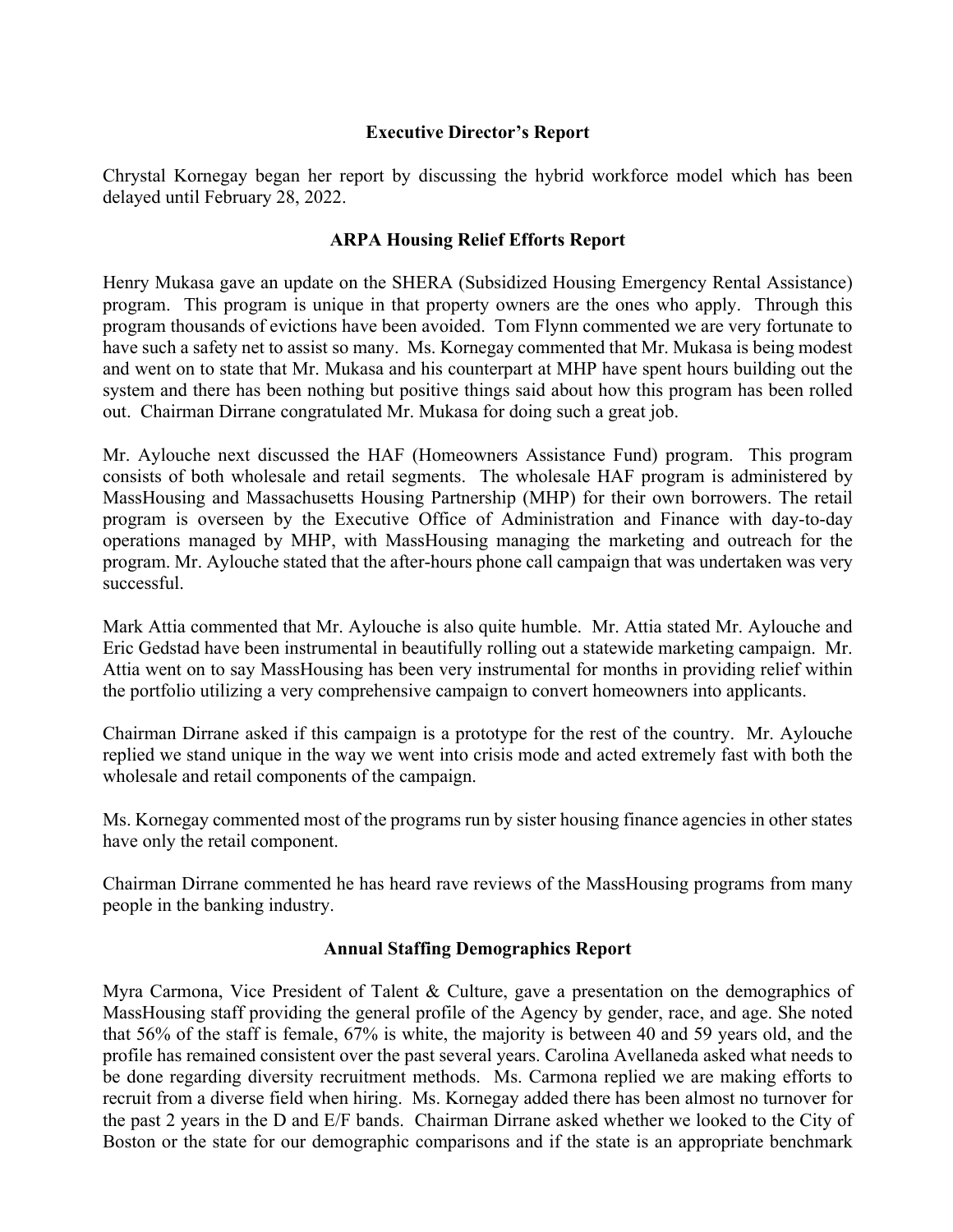when we draw most employees from the Boston area. Ms. Carmona replied that the comparisons are made to state data, primarily because it is the more consistent and available data source. She noted that hybrid work models, like MassHousing's, are already showing a greater dispersion in the geography of the talent pool and that is likely to continue. Ms. McArdle asked if we had statistics on who is applying. Ms. Carmona replied we do not have statistics, but candidates can self-identify.

### **Loan Committee**

### **TVAB Kent Street, Brookline**

Mike Carthas presented a proposal for Commitment of a Taxable Supplemental Loan for TVAB Kent Street, Brookline.

WinnDevelopment (the "Sponsor") has requested a supplemental loan for TVAB – Kent Street (the "Development"). The Development is a former Section 236 property that refinanced with the Agency in 1998 as part of a tax-credit transaction, and refinanced once again with the Agency in 2016, when TVAB-Kent Street and Village at Brookline were separated into two units within a condominium. The 2016 transaction was an FFB-insured first mortgage of \$12,000,000 and marked the beginning of a gradual shift toward Village at Brookline becoming a mixed-income Development and TVAB – Kent Street maintaining long-term affordability. Since that time, the value of the Development has appreciated due to a mix of increased rents and sustained demand for affordable housing in the market area.

Given the Development's strong performance, the Sponsor seeks a subordinate supplemental loan through the Agency's Covid Liquidity Initiative. Proceeds from the transaction will pay transaction costs and return equity to the Borrower in an effort to support the Sponsor in furtherance of their affordable housing goals.

The Development is located on a 1.5-acre parcel in the Brookline Village neighborhood of Brookline. The Development consists of one five-story mid-rise elevator building. As part of the 2016 financing, a condominium was created with two (2) units – one unit comprised of the Development, TVAB – Kent Street (116 units), and the other unit comprised of the Village at Brookline (191 units), both subject to the Master Deed and Declaration of Trust for The Village at Brookline Condominium. Both units share certain condominium expenses, including but not limited to, repair costs and shared common expenses relating to common elements within the condominium space such as parking, a management office, common areas and other amenities. The Development also includes residency restrictions for elderly and disabled households.

The Development is a 116-unit multifamily rental development originally constructed in 1978. The Development was financed by MassHousing in 1978 under the HUD Section 236 Program. The Development includes common areas, in-building laundry center, a computer center, an on-site Resident Service Coordinator and various resident services programs.

Upon a motion duly made and seconded, by roll call vote, it was, by all Members present:

**VOTED:** To approve the findings and determinations set forth below and to authorize a permanent subordinate mortgage loan in a principal amount of up to \$5,510,000, such loan to be uninsured, to be made to Kent Street Elderly Limited Partnership (the "Borrower") as owner of the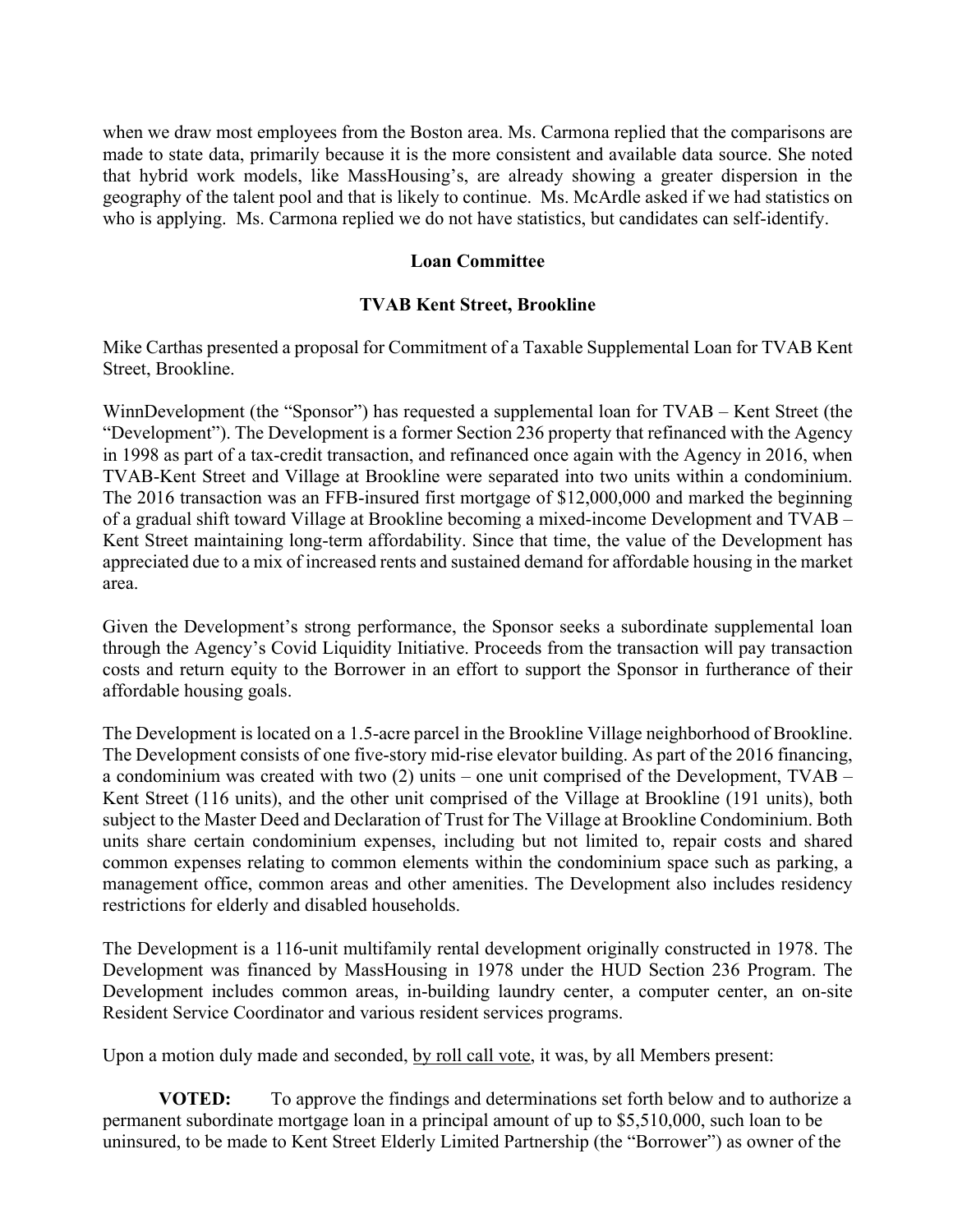multifamily residential development known as "TVAB – Kent Street" (the "Development") and located in Brookline, Massachusetts, and in accordance with the applicable general closing standards and delegations of authority previously approved, and further subject to (1) compliance with all applicable laws and all regulations and requirements of applicable financing programs, and (2) the following special conditions:

- 1. The Borrower shall extend or enter into a new Disposition Agreement in connection with the modification of the Note to ensure a minimum term of 15 years from the date of the subordinate mortgage loan and shall execute such other documents and agreements as the Vice President of Multifamily Programs or General Counsel shall require.
- 2. The Borrower shall obtain the consent of any required partners, and any and all subordinate lenders, as necessary.

# **STATUTORY FINDINGS AND DETERMINATIONS**

### **Statutory Findings:**

The Loan(s) will be financed under the provisions of Section 5 of MassHousing's enabling act, Chapter 708 of the Acts of 1966, as amended (the "Act"). Pursuant to Section 5(g) of the Act, staff makes the following findings for the proposed Development:

### **1. The affordability of rents for 20% of the units:**

98 units (84%) in the Development will be affordable to low-income persons and families, as specified in the Act, at the adjusted rentals shown in the rent schedule below*.* 

### **2. Shortage of Affordable Housing Units in the Market Area**

The market needs data reflects the information available to A&M staff as of the date of collection November 10, 2021, and may not fully incorporate the potentially adverse impact(s) that the COVID-19 virus has had on the overall economy or on the local housing markets, since being declared a pandemic by the World Health Organization (WHO) in March 2020. Further, the reader is cautioned and reminded that any observations, comparisons, and/or conclusions are based on the data as of the collection date.

In-house data for larger market and mixed-income complexes (approximately 1,697 units) in the area revealed a strong rental market. Current occupancy rates of the comparable properties reviewed averaged approximately 97.9%, and range between 92% and 100%. One of the comparables was offering a concession of one-month free rent.

4th Qtr. 2021 CoStar data for the subject's Brookline/Newton/Watertown Submarket (11,490 units) has an overall vacancy rate at 7.5 % YTD, which is a decrease of 2.8 % from one year ago. CoStar data for the Boston market (246,561 units) has an overall vacancy rate of 4.98% YTD, which is a decrease of 3.17 % from one year ago. The Brookline/Newton/Watertown Submarket vacancy rate is projected to decrease to 6.1% over the next five years, while the Boston market is projected to increase to 5.1%.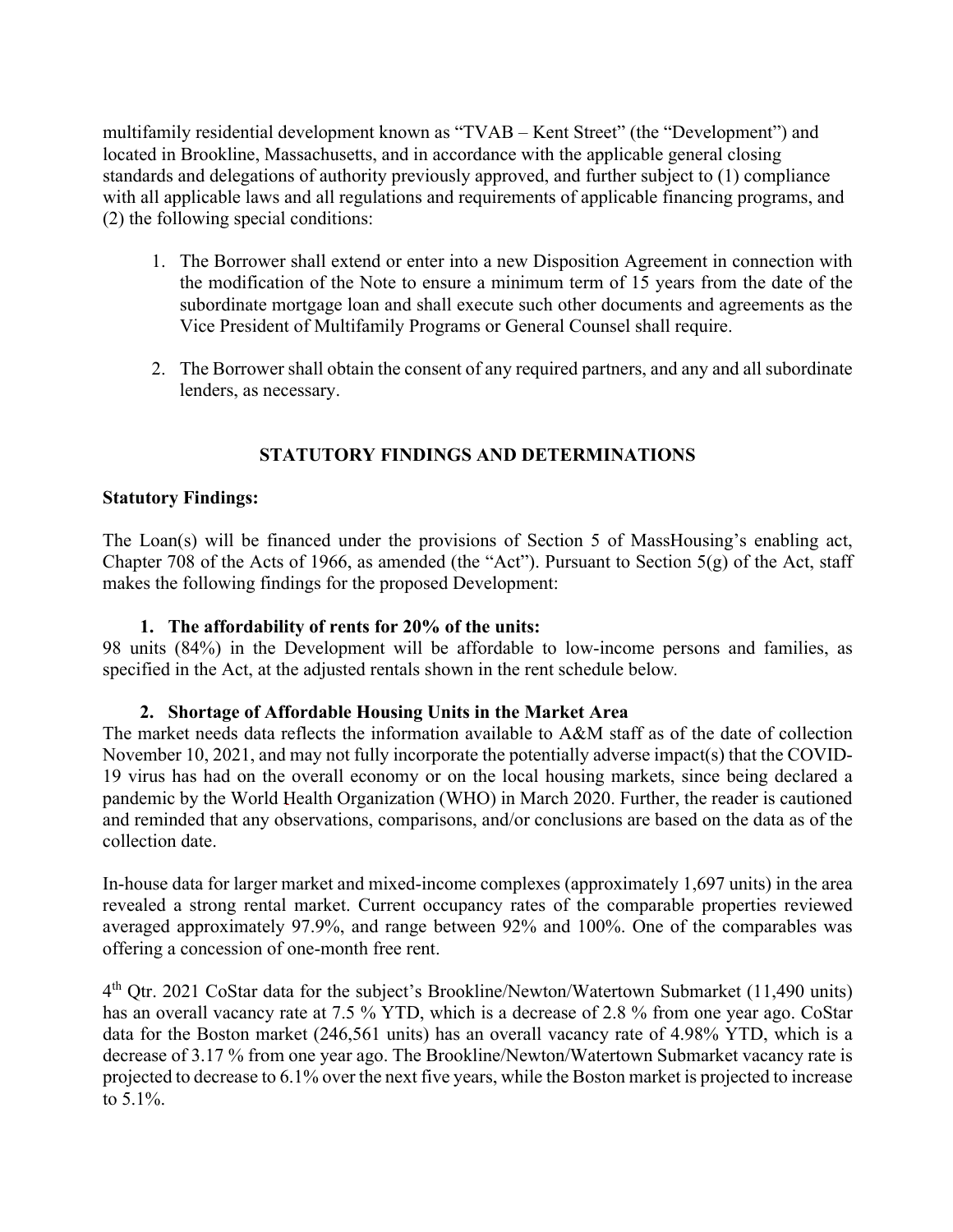CoStar submarket data for the Brookline/Newton/Watertown 4-5 Star building type (2,668 units) indicates a 4<sup>th</sup> Qtr. 2021 vacancy rate of 9.8 % and an average asking rent of \$3,297, while submarket data for the subject's 3 Star building type  $(4,116 \text{ units})$  indicates a  $4^{\text{th}}$  Qtr. 2021 vacancy rate of 9.7 % at an average asking rent of \$2,783 and 1-2-Star buildings (2,463 units) indicates a  $4<sup>th</sup>$  Qtr. 2021 vacancy rate of 2.9% at an average asking rent of \$2,463. The development with its amenities, more closely reflects the 3 Star building type, and is reflected in both the vacancy rate and market rent potential.

According to the Department of Housing and Community Development's (DHCD) Chapter 40B Subsidized Housing Inventory (9/20/21), Brookline has 26,201 year-round housing units, 2,674 (10.2%) of which are subsidized for low/moderate income households.

Further, Brookline Housing Authority (BHA) Federally Assisted affordable rental housing stock includes properties financed through the following programs:

| Program        | Properties | Units |
|----------------|------------|-------|
| Section 8      |            | 202   |
| <b>LIHTC</b>   |            | 237   |
| Public Housing |            | 242   |
| Total:         |            | 789   |

In addition, BHA provides 619 Section 8 rental vouchers in Brookline and the surrounding area. The following data regarding the BHA, Wait List was provided by BHA Application Department. Wait List Statistics

| Type               | <b>BR</b> Size    | Total<br>Apps | W/ Priority  | Standard/Local | Standard/Non-<br>Local |
|--------------------|-------------------|---------------|--------------|----------------|------------------------|
|                    | Public<br>Housing |               |              |                |                        |
| Elderly/Disabled   | 1                 | 1,640         | 3-4 months   | 9-12 months    | $15$ years +           |
| Elderly/Disabled   | $\overline{2}$    | 42            | $15$ years + | $15$ years +   | $15$ years +           |
| $E/F^*$ Wheelchair | 1                 | 65            | $8$ years +  | $8$ years +    | $8$ years +            |
| Wheelchair         | $\overline{2}$    | 18            | $8$ years +  | $8$ years +    | $8$ years +            |
| Wheelchair         | 3                 | 8             | $8$ years +  | $8$ years +    | $8$ years +            |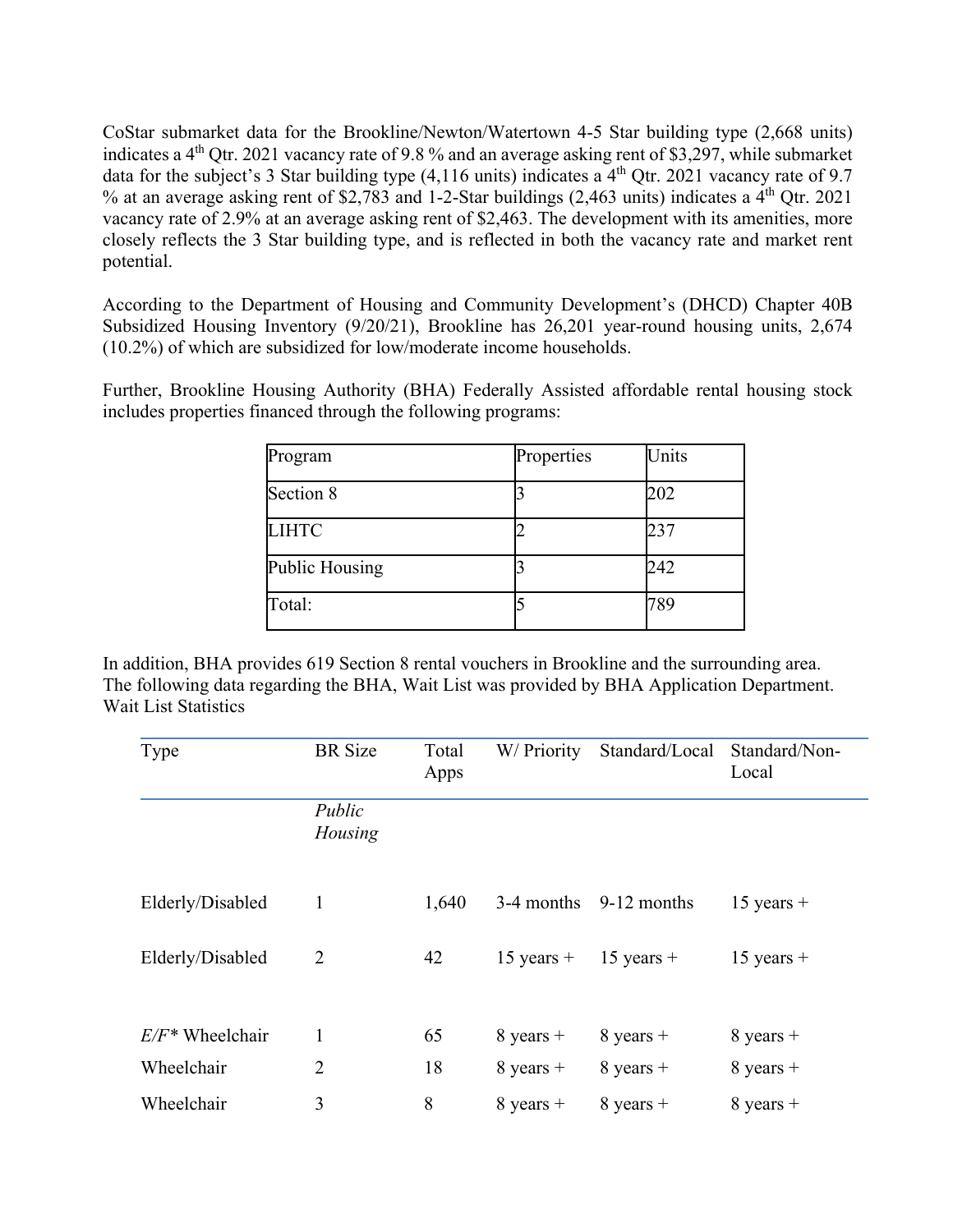| Wheelchair                  | $\overline{4}$ | 5       | $8$ years +         |                     |                     |
|-----------------------------|----------------|---------|---------------------|---------------------|---------------------|
| Family                      | $\mathbf{1}$   | 147     | $15$ years +        | $15$ years +        | $15$ years +        |
| Family                      | $\overline{2}$ | 843     | 2-4 years           | 3-4 years           | $8$ years +         |
| Family                      | $\overline{3}$ | 407     | 2-4 years           | 3-4 years           | $8$ years +         |
| Family                      | $\overline{4}$ | 217     | $8 \text{ years} +$ | $8 \text{ years} +$ | $8$ years +         |
| Family                      | 5              | 19      | $8 \text{ years} +$ | $8 \text{ years} +$ | $8 \text{ years} +$ |
| Section 8                   |                |         |                     |                     |                     |
|                             |                |         |                     |                     |                     |
| Central Wait List           |                | 169,326 | 1-3 years           | $25$ years +        | $25$ years +        |
| Beacon Park $-PBY**$        | $\mathbf{1}$   | 70      |                     |                     |                     |
| Beacon Park - PBV           | $\overline{2}$ | 39      |                     |                     |                     |
|                             |                |         |                     |                     |                     |
| Brookline Village $-PBV$ 1  |                | 6       |                     |                     |                     |
| Brookline Village – $PBV$ 2 |                | 6       |                     |                     |                     |
| Brookline Village $-PBY$ 3  |                | 6       |                     |                     |                     |

U.S. Census data from the 2015-2019 American Community Survey (ACS) indicates that of the 24,436households in Town of Brookline approximately 58.7% earned less than the HUD published 2021 AMI (120,800), approximately 31.8% earned less than 50% of 2021 AMI, approximately 37.8 % earned less than 60% of the 2021 AMI, and approximately 48.5 %earned less than 80% of the 2021 AMI.

# **3. Inability of Private Enterprise Alone to Supply Affordable Housing**

MassHousing staff has completed an analysis of the market rate rents, as defined by Agency statute, which absent MassHousing financing, would be required to support the development and operations of the Development. Based on the substantial difference between these market rents (shown in the Rent Schedule below) and the rents for this project, MassHousing staff finds that private enterprise alone cannot supply such housing.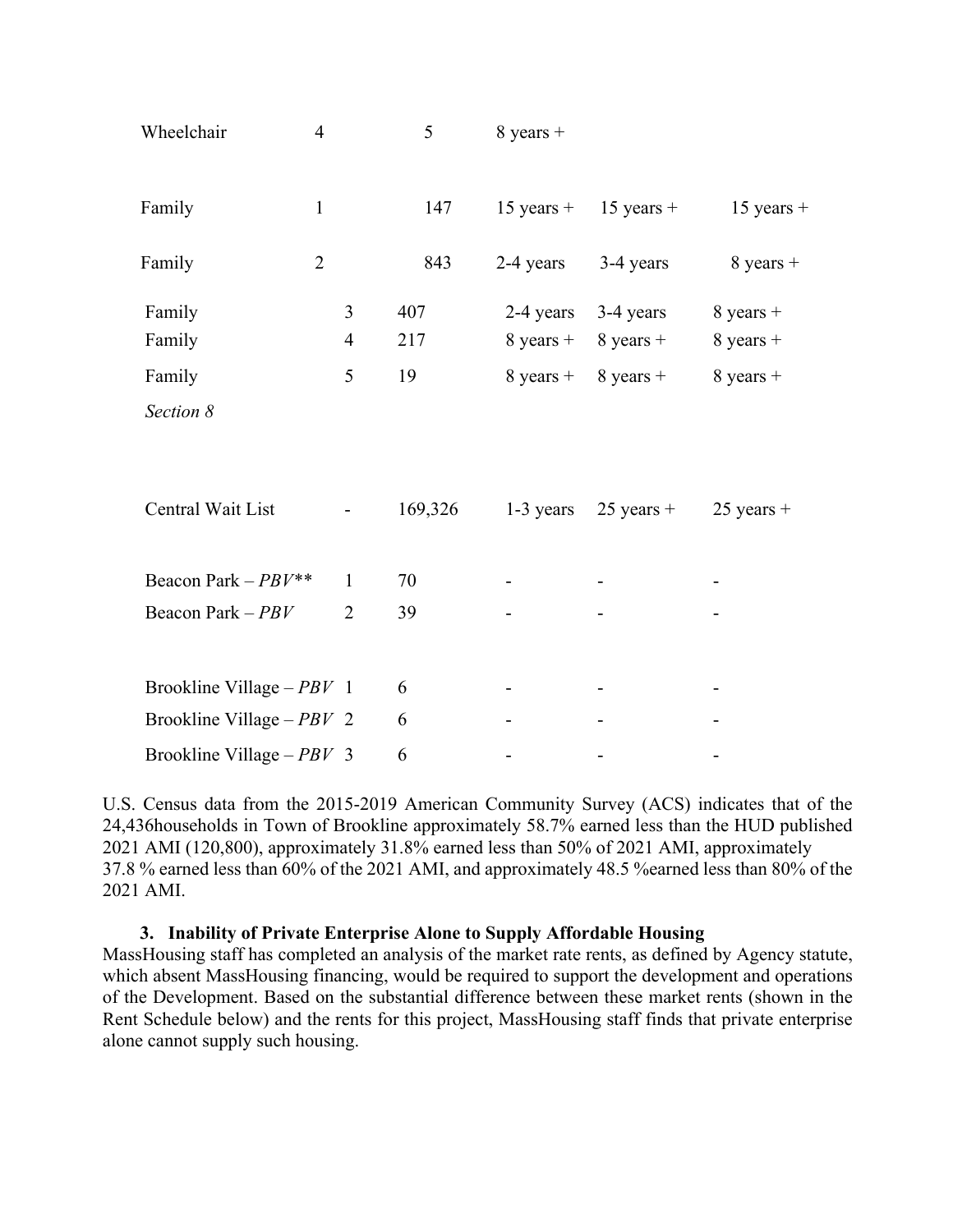### **4. No Undue Concentration of Low-income Households**

The financing herein proposed w ill change neither the current income mix of the Development nor that of its surrounding locality.

### **5. Elimination or Repair of Unsafe or Unsanitary Dwelling Units**

As evidenced by data cited in Finding No. 2 above, there is an acute shortage of decent, safe, and sanitary housing available to low-income persons and families in the general housing market area of the Development. Although staff is not aware of units within the same market area that require demolition or compulsory repair, by preserving the affordable housing proposed here, those in need of affordable housing will not be forced to accept residence in substandard units. So long as the acute shortage of affordable housing persists, actions of public agencies to increase the supply of affordable housing will reduce the market forces that allow unsafe and unsanitary units to persist. In addition, MassHousing, through its administration of housing programs, and other public agencies (e.g., local enforcement of building codes), continue to require repair of substandard units as such units are identified.

### **Rental Determinations:**

Pursuant to Section 6(a) of the Act, MassHousing makes the following rental determinations for units within the proposed Development:

| <b>Rent Schedule:</b>                    |          |          |                 |                 |  |
|------------------------------------------|----------|----------|-----------------|-----------------|--|
| Number of Bedrooms                       | 97       | 19       | N/A             | N/A             |  |
| Number of Units                          | 97       | 19       | N/A             | N/A             |  |
| Net SF/Unit                              | 624      | 925      | N/A             | N/A             |  |
| Elev./Non-Elev.                          | Elevator | Elevator | N/A             | N/A             |  |
| <b>Market Rate Rent</b>                  | \$2,873  | \$3,334  | $\mathcal{S}$ - | $\mathcal{S}$ - |  |
| (insert)                                 |          |          |                 |                 |  |
| <b>MHFA Below Market Rent</b>            | \$2,038  | \$2,499  | $\mathcal{S}$ - | $S-$            |  |
| (Cost-Based Rent)                        |          |          |                 |                 |  |
| <b>MHFA Adjusted Rent</b>                |          |          | 30% of Income   |                 |  |
| <b>Underwriting Rents</b>                |          |          |                 |                 |  |
| LIHTC Eligible - Project-Based Section 8 | \$2,116  | \$2,569  | \$-             | $S-$            |  |
| LIHTC Eligible - LIHTC                   | \$1,510  | \$1,812  | $\mathbb{S}$ -  | $\mathcal{S}$ - |  |
| LIHTC Eligible – Enhanced Vouchers       | \$2,556  | \$3,285  | $\mathcal{S}$ - | $\mathcal{S}$ - |  |
| Market - Enhanced Vouchers               | \$2,577  | \$3,285  | $S-$            | $\mathcal{S}$ - |  |
| Market – Transitioning to Market         | \$1,656  |          | $S-$            | $\mathcal{S}$ - |  |
| Market                                   | \$2,257  | \$2,194  | $S-$            | $S-$            |  |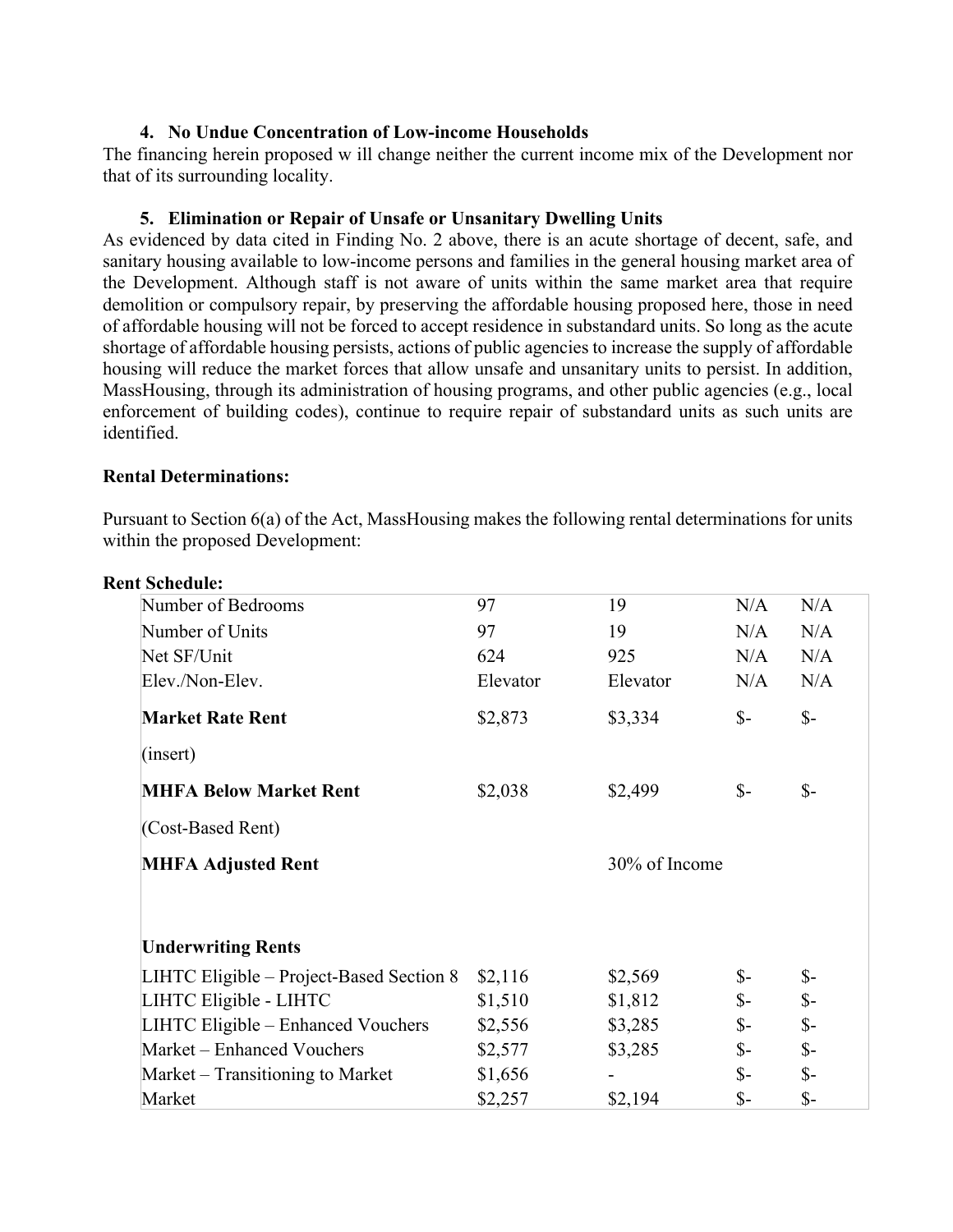Based on this information, MassHousing staff finds that a significant need exists for the type of development proposed here, that private enterprise alone cannot supply such housing, and that the financing of the Development will not create or contribute to an undue concentration of low- income persons or adversely impact other housing in the area.

### **Village at Brookline, Brookline**

Mike Carthas presented a proposal for a Commitment of a Taxable Supplemental Loan for the Village at Brookline.

WinnDevelopment (the "Sponsor") has requested a supplemental loan for Village at Brookline (the "Development"). The Development is a former Section 236 property that refinanced with the Agency in 1998 as part of a tax-credit transaction, and refinanced once again with the Agency in 2016, when TVAB-Kent Street and Village at Brookline were separated into two units within a condominium. The 2016 transaction was an FFB-insured first mortgage of \$41,000,000 and marked the beginning of a gradual shift toward Village at Brookline becoming a mixed- income Development and TVAB – Kent Street maintaining long-term affordability. Since that time, the value of the Development has appreciated due to a mix of market tenants replacing low-income tenants who moved out over time through natural attrition and demand for housing in the market area

Given the Development's strong performance, the Sponsor seeks a subordinate supplemental loan through the Agency's Covid Liquidity Initiative. Proceeds from the transaction will pay transaction costs and return equity to the Borrower in an effort to support the Sponsor in furtherance of their affordable housing goals.

Village at Brookline (the "Development') is located on a 4.58-acre parcel in the Brookline Village neighborhood of Brookline. The property consists of seven buildings, ranging from three-story townhouses to six-to-seven-story mid-rise buildings and one single- story clubhouse/management office. Parking is available in a garage shared with the property 99 Kent Street. As part of the 2016 financing, a condominium was created with two units – one unit comprised of TVAB – Kent Street (116 units), and the other unit comprised of the Development, Village at Brookline (191 units), both subject to the Master Deed and Declaration of Trust for The Village at Brookline Condominium. The units share parking, a management office, common areas and other amenities. Both units share certain condominium expenses, including but not limited to, repair costs and shared common expenses relating to common elements within the condominium space such as parking, a management office, common areas and other amenities.

The Development is a 191-unit mixed-income multifamily rental property originally constructed in 1978. The Development was financed by MassHousing in 1978 under the HUD Section 236 Program. As part of the 2016 financing, the Loan and Security Agreement (the "Agreement") included establishment of an accessibility escrow (the "Escrow") outside of the replacement reserve to address needed accessibility upgrades at the Development. The upgrades included the conversion of four (4) dwelling units to fully handicapped accessible dwelling unit layouts. Upon completion of conversion of each accessible unit, the Borrower was to submit a written request for payment of the conversion expenses. The Agreement included a no later than completion date of December 31, 2021. A site visit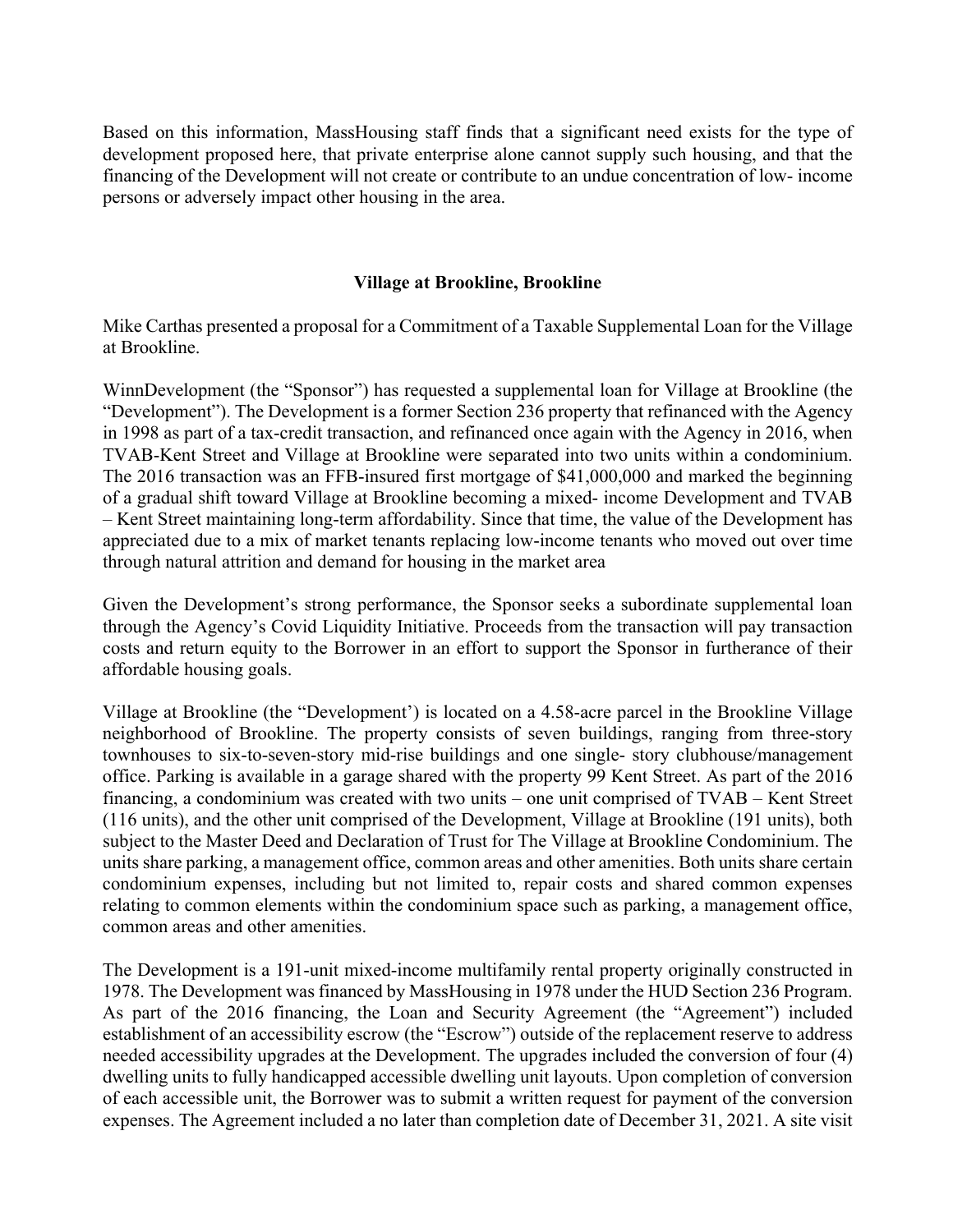conducted on December 10, 2021, confirmed completion of two accessible units with the other two required units nearing completion

Upon a motion duly made and seconded, by roll call vote, it was, by all the Members present:

 **VOTED:** To approve the findings and determinations set forth below and to authorize a permanent subordinate mortgage loan in a principal amount of up to \$11,350,000, such loan to be uninsured, to be made to The Village at Brookline Limited Partnership (the "Borrower") as owner of the multifamily residential development known as "Village at Brookline" (the "Development") and located in Brookline, Massachusetts, and in accordance with the applicable general closing standards and delegations of authority previously approved, and further subject to (1) compliance with all applicable laws and all regulations and requirements of applicable financing programs, and (2) the following special conditions:

- 1. The Borrower shall extend or enter into a new Disposition Agreement in connection with the modification of the Note to ensure a minimum term of 15 years from the date of the subordinate mortgage loan and shall execute such other documents and agreements as the Vice President of Multifamily Programs or General Counsel shall require.
- 2. The Borrower shall obtain the consent of any required partners, and any and all subordinate lenders, as necessary.

# **STATUTORY FINDINGS AND DETERMINATIONS**

# **Statutory Findings:**

The Loan(s) will be financed under the provisions of Section 5 of MassHousing's enabling act, Chapter 708 of the Acts of 1966, as amended (the "Act"). Pursuant to Section 5(g) of the Act, staff makes the following findings for the proposed Development:

# **1. The affordability of rents for 20% of the units:**

84 units (44%) in the Development will be affordable to low-income persons and families, as specified in the Act, at the adjusted rentals shown in the rent schedule below*.* 

# **2. Shortage of Affordable Housing Units in the Market Area**

The market needs data reflects the information available to A&M staff as of the date of collection November 10, 2021, and may not fully incorporate the potentially adverse impact(s) that the COVID-19 virus has had on the overall economy or on the local housing markets, since being declared a pandemic by the World Health Organization (WHO) in March 2020. Further, the reader is cautioned and reminded that any observations, comparisons, and/or conclusions are based on the data as of the collection date.

In-house data for larger market and mixed-income complexes (approximately 1,697 units) in the area revealed a strong rental market. Current occupancy rates of the comparable properties reviewed averaged approximately 97.9%, and range between 92% and 100%. One of the comparables was offering a concession of one-month free rent.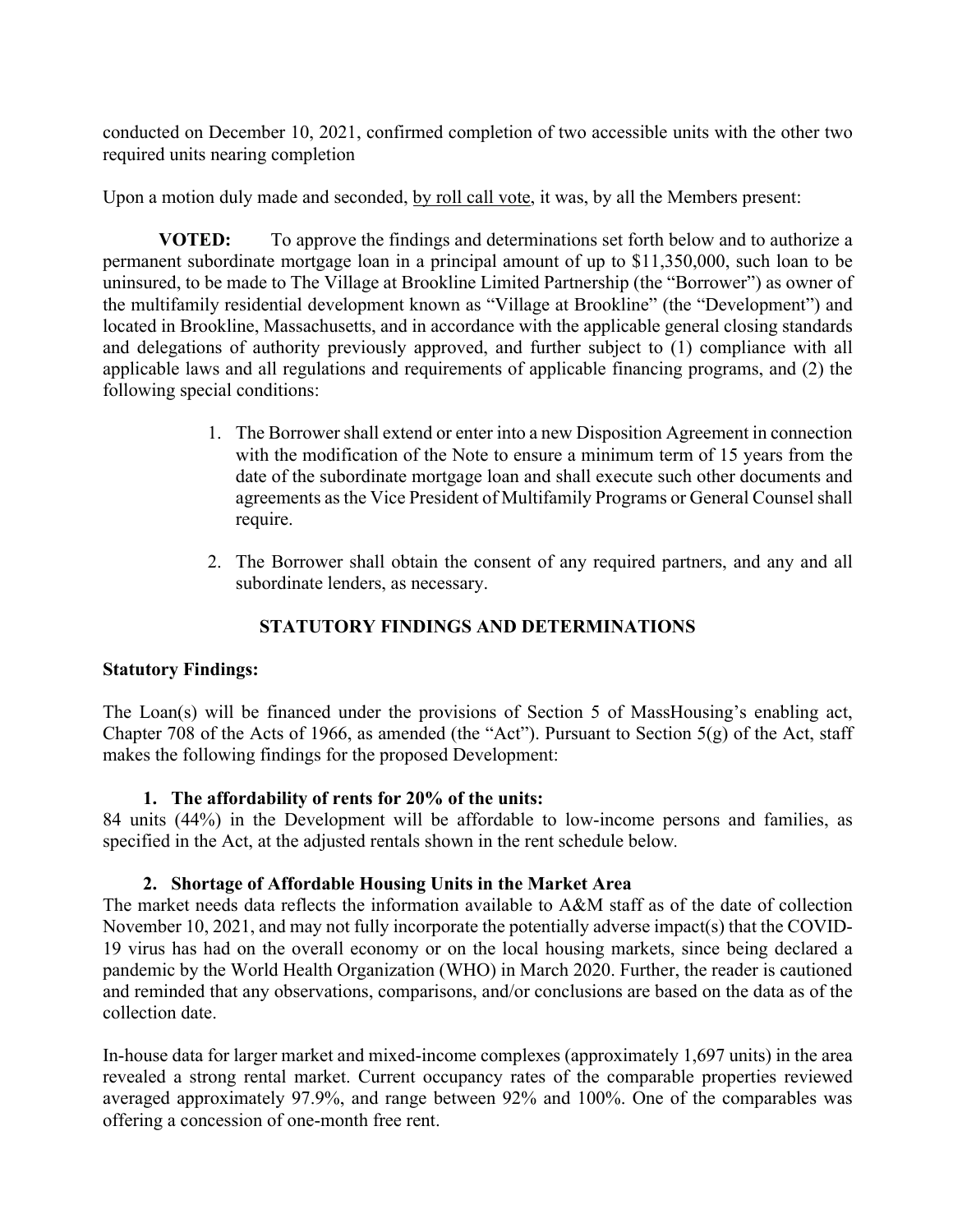4th Qtr. 2021 CoStar data for the subject's Brookline/Newton/Watertown Submarket (11,490 units) has an overall vacancy rate at 7.5 % YTD, which is a decrease of 2.8 % from one year ago. CoStar data for the Boston market (246,561 units) has an overall vacancy rate of 4.98% YTD, which is a decrease of 3.17 % from one year ago. The Brookline/Newton/Watertown Submarket vacancy rate is projected to decrease to 6.1% over the next five years, while the Boston market is projected to increase to 5.1%.

CoStar submarket data for the Brookline/Newton/Watertown 4-5 Star building type (2,668 units) indicates a 4th Qtr. 2021 vacancy rate of 9.8 % and an average asking rent of \$3,297, while submarket data for the subject's 3 Star building type  $(4,116 \text{ units})$  indicates a 4<sup>th</sup> Otr. 2021 vacancy rate of 9.7 % at an average asking rent of \$2,783 and 1-2-Star buildings (2,463 units) indicates a  $4<sup>th</sup>$  Qtr. 2021 vacancy rate of 2.9% at an average asking rent of \$2,463. The development with its amenities, more closely reflects the 3 Star building type, and is reflected in both the vacancy rate and market rent potential.

According to the Department of Housing and Community Development's (DHCD) Chapter 40B Subsidized Housing Inventory (9/20/21), Brookline has 26,201 year-round housing units, 2,674 (10.2%) of which are subsidized for low/moderate income households.

Further, Brookline Housing Authority (BHA) Federally Assisted affordable rental housing stock includes properties financed through the following programs:

| Program        | Properties | Units |
|----------------|------------|-------|
| Section 8      |            |       |
| <b>LIHTC</b>   |            |       |
| Public Housing |            | 24.   |
| Total:         |            |       |

In addition, BHA provides 619 Section 8 rental vouchers in Brookline and the surrounding area. The following data regarding the BHA, Wait List was provided by BHA Application Department. Wait List Statistics

| Type                                   | <b>BR</b> Size                        | Total<br>Apps |                                           | W/ Priority Standard/Local | Standard/Non-<br>Local     |
|----------------------------------------|---------------------------------------|---------------|-------------------------------------------|----------------------------|----------------------------|
|                                        | Public<br>Housing                     |               |                                           |                            |                            |
| Elderly/Disabled                       |                                       | 1,640         |                                           | 3-4 months 9-12 months     | $15$ years +               |
| Elderly/Disabled                       | 2                                     | 42            | $15$ years+                               | $15$ years +               | $15$ years +               |
| $E/F^*$ Wheelchair                     |                                       | 65            | $8$ years +                               | $8$ years +                | $8$ years +                |
| Wheelchair<br>Wheelchair<br>Wheelchair | $\overline{2}$<br>3<br>$\overline{4}$ | 18<br>8<br>5  | $8$ years +<br>$8$ years +<br>$8$ years + | $8$ years +<br>$8$ years + | $8$ years +<br>$8$ years + |
| Family                                 | $\mathbf{1}$                          | 147           | $15$ years+                               | $15$ years +               | $15$ years +               |
| Family                                 | $\overline{2}$                        | 843           | 2-4 years                                 | 3-4 years                  | $8$ years +                |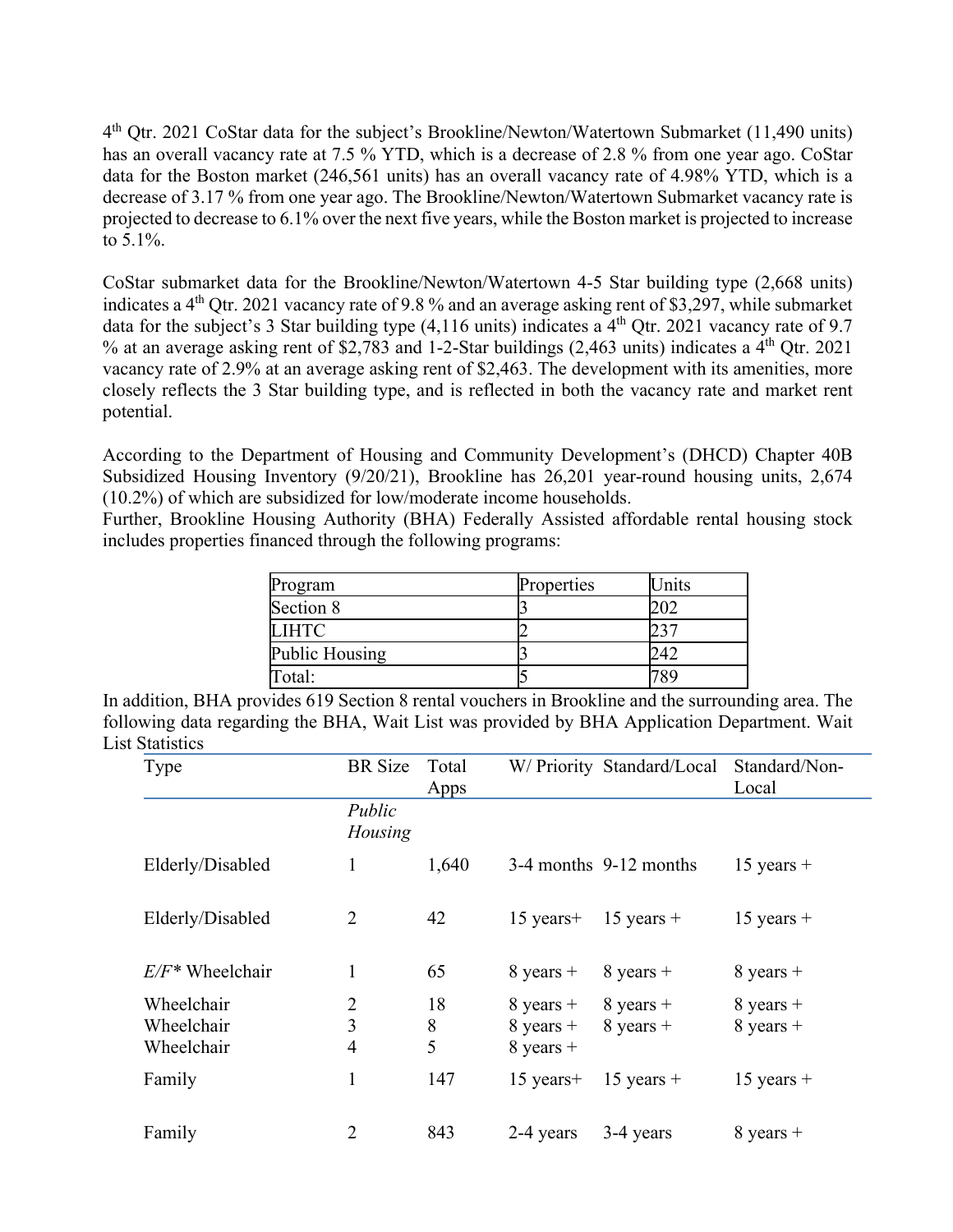| Family                                                     |                | 407     | 2-4 years     | 3-4 years    | $8$ years +  |
|------------------------------------------------------------|----------------|---------|---------------|--------------|--------------|
| Family                                                     | 4              | 217     | $8$ years +   | $8$ years +  | $8$ years +  |
| Family                                                     | 5<br>Section 8 | 19      | $8$ years $+$ | $8$ years +  | $8$ years +  |
| Central Wait List                                          |                | 169,326 | $1-3$ years   | $25$ years + | $25$ years + |
| Beacon Park – $PBV^{**}$                                   |                | 70      |               |              |              |
| Beacon Park $-PBV$                                         | $\mathcal{D}$  | 39      |               |              |              |
| Brookline Village $-PBY$ 1                                 |                | 6       |               |              |              |
| Brookline Village – $PBV$ 2<br>Brookline Village – $PBV$ 3 |                | 6<br>6  |               |              |              |

U.S. Census data from the 2015-2019 American Community Survey (ACS) indicates that of the 24,436households in Town of Brookline approximately 58.7% earned less than the HUD published 2021 AMI (120,800), approximately 31.8% earned less than 50% of 2021 AMI, approximately 37.8 % earned less than 60% of the 2021 AMI, and approximately 48.5 %earned less than 80% of the 2021 AMI.

### **3. Inability of Private Enterprise Alone to Supply Affordable Housing**

MassHousing staff has completed an analysis of the market rate rents, as defined by Agency statute, which absent MassHousing financing, would be required to support the development and operations of the Development. Based on the substantial difference between these market rents (shown in the Rent Schedule below) and the rents for this project, MassHousing staff finds that private enterprise alone cannot supply such housing.

### **4. No Undue Concentration of Low-income Households**

The financing herein proposed will change neither the current income mix of the Development nor that of its surrounding locality.

### **5. Elimination or Repair of Unsafe or Unsanitary Dwelling Units**

As evidenced by data cited in Finding No. 2 above, there is an acute shortage of decent, safe, and sanitary housing available to low-income persons and families in the general housing market area of the Development. Although staff is not aware of units within the same market area that require demolition or compulsory repair, by preserving the affordable housing proposed here, those in need of affordable housing will not be forced to accept residence in substandard units. So long as the acute shortage of affordable housing persists, actions of public agencies to increase the supply of affordable housing will reduce the market forces that allow unsafe and unsanitary units to persist. In addition, MassHousing, through its administration of housing programs, and other public agencies (e.g., local enforcement of building codes), continue to require repair of substandard units as such units are identified.

# **Rental Determinations:**

Pursuant to Section 6(a) of the Act, MassHousing makes the following rental determinations for units within the proposed Development: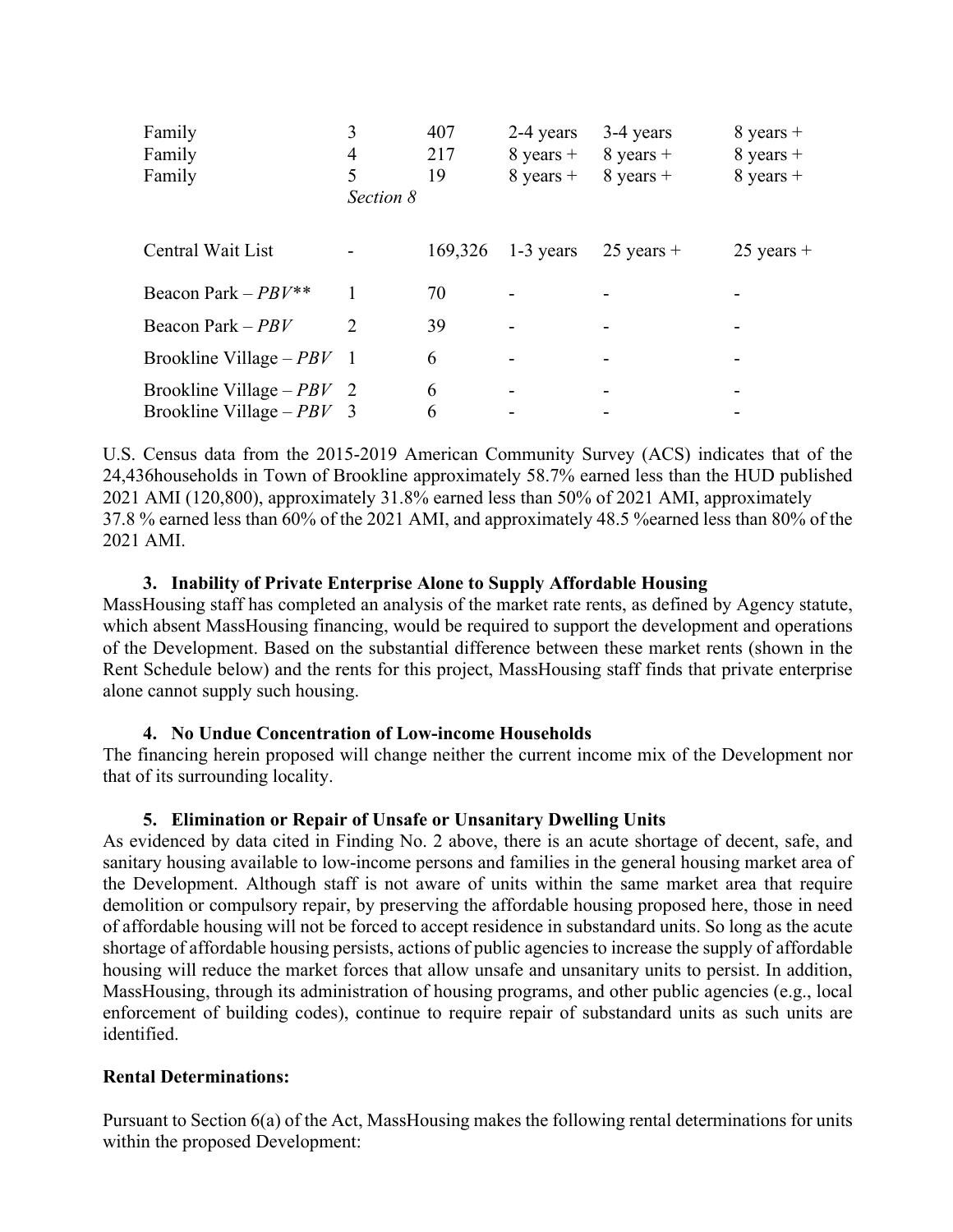### **Rent Schedule:**

| Number of Bedrooms                 | 87            | 63       | 25              | 16       |
|------------------------------------|---------------|----------|-----------------|----------|
| Number of Units                    | 87            | 63       | 25              | 16       |
| Net SF/Unit                        | 624           | 958      | 1595            | 1730     |
| Elev./Non-Elev.                    | Elevator      | Elevator | Elevator        | Elevator |
| Market Rate Rent                   | \$3,839       | \$4,347  | \$4,986         | \$5,099  |
| (insert)                           |               |          |                 |          |
| <b>MHFA Below Market Rent</b>      | \$2,283       | \$2,792  | \$3,430         | \$3,544  |
| (Cost-Based Rent)                  |               |          |                 |          |
| <b>MHFA Adjusted Rent</b>          | 30% of Income |          |                 |          |
|                                    |               |          |                 |          |
| <b>Underwriting Rents</b>          |               |          |                 |          |
| LIHTC Eligible $-$ Section 8       | \$2,116       | \$2,569  | \$3,169         | \$3,484  |
| LIHTC Eligible - LIHTC             | \$1,510       | \$1,812  | $\mathcal{S}$ - | \$1,650  |
| LIHTC Eligible - Enhanced Vouchers | \$2,580       | \$3,325  | \$4,245         | \$5,050  |
| Market – Enhanced Vouchers         | \$2,580       | \$3,342  | \$4,292         | \$5,050  |
| Market                             | \$2,266       | \$2,343  | \$2,910         | \$3,293  |

Based on this information, MassHousing staff finds that a significant need exists for the type of development proposed here, that private enterprise alone cannot supply such housing, and that the financing of the Development will not create or contribute to an undue concentration of low- income persons or adversely impact other housing in the area

### **Chestnut Gardens Apartments, Lynn**

Sarah Hall presented a proposal for Approval to Accept Assignment of a HUD-issued Firm Commitment for FHA Insurance; Commitment of a First Mortgage Loan and Approval to Finance the New Loan through the Issuance of a Ginnie Mae MBS. The proposed transaction will be a refinancing of Chestnut Gardens Apartments (the "Development"), which contains 65 units in one building on one acre of land in Lynn. The loan will provide funds to pay off existing debt, complete repairs, pay transaction costs, fund the replacement reserves, and withdraw equity.

The approximately one-acre site is centrally located in Lynn and is convenient to local area highways and to public transportation, with an MBTA bus stop one block away. There are a large variety of services within the immediate surrounding area of the Development, including retail stores, restaurants, grocery stores, hospitals and other amenities.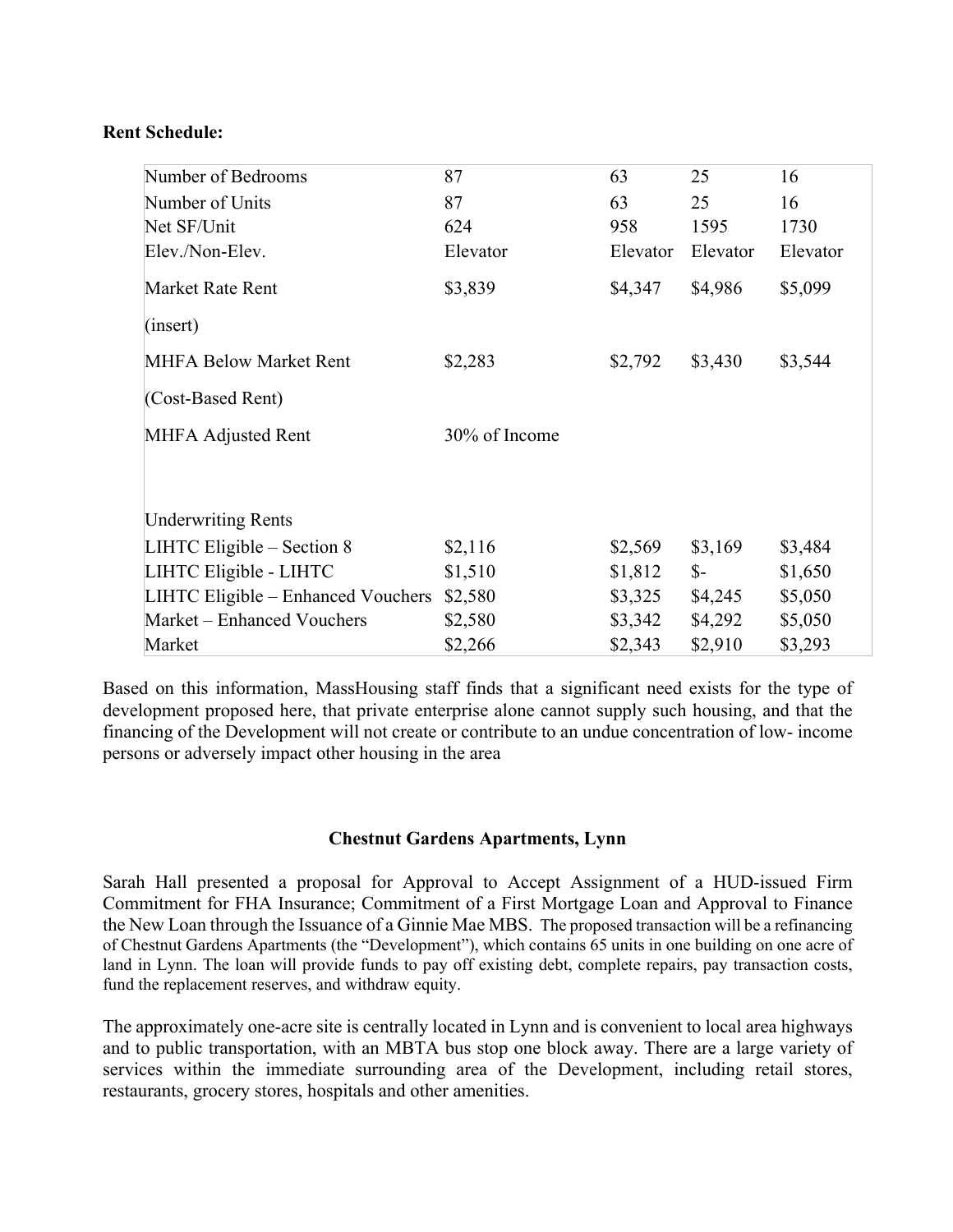The Development consists of a single building, with portions at four stories and portions at five stories; located on one parcel. The building was originally constructed in 1895 and substantially rehabilitated in 1982, with another renovation as part of the most recent 2008 transaction. The Development contains a total of 65-units 55 of which are one-bedroom units and ten of which are two-bedroom units. Ground floor retail space is leased to a convenience store.

Carolina Avellaneda asked if operating expenses are benchmarked by city/town or something else and noted that they seemed high. Ms. Hall replied that the ranges are based on an average of our own portfolio and that the expenses for this project also include certain resident services.

Upon a motion duly made and seconded, by roll call vote, it was, by all Members present:

 **VOTED:** To approve the findings and determinations set forth below and to authorize the Massachusetts Housing Finance Agency ("MassHousing") (1) to accept the assignment, from Rockport Mortgage Corporation of a HUD Firm Commitment to provide mortgage insurance through the Federal Housing Administration pursuant to Section 223(f) of the National Housing Act for a first mortgage loan in the approximate amount of \$10,000,000, or such other amount as evidenced in the HUD Firm Commitment, subject to the limitation that the final amount of such loan shall not be more than \$13,500,000 nor less than \$6,500,000 to Chestnut Gardens Preservation Associates Limited Partnership (the "Borrower") for Chestnut Gardens Apartments and (2) to make the FHA-insured first mortgage loan to the Borrower in the approximate amount of \$10,000,000 (the "New Loan"), subject to the limitation that the final amount of such loan shall not be more than \$13,500,000 nor less than \$6,500,000 on terms acceptable to MassHousing, in compliance with the terms of the Prepayment Approval for MassHousing Multifamily Mortgages adopted by the Agency on October 14, 2014 and subject to MassHousing's General Closing Conditions for loans made under MassHousing's MAP/Ginnie Mae Multifamily Joint Venture Lending Initiative approved by the Board on November 12, 2014.

**FURTHER VOTED:** That the Massachusetts Housing Finance Agency, acting through its officers duly authorized pursuant to the Government National Mortgage Association Resolution of Board of Directors and Certificate of Authorized Signatories approved by the Agency, is hereby authorized and directed to do all acts and things, and to execute and deliver any and all documents, certificates, securities and instruments necessary or desirable to effectuate the funding of a first mortgage loan insured by the U.S. Department of Housing and Urban Development, acting through the Federal Housing Commissioner, under Section 223(f) of the National Housing Act, to the Borrower for Chestnut Gardens Apartments.

# **STATUTORY FINDINGS AND DETERMINATIONS**

# **Statutory Findings:**

The Loan(s) will be financed under the provisions of Section 5 of MassHousing's enabling act, Chapter 708 of the Acts of 1966, as amended (the "Act"). Pursuant to Section 5(g) of the Act, staff makes the following findings for the proposed Development:

# **1. The affordability of rents for 20% of the units:**

All 65 units (100%) in the Development will be affordable to low-income persons and families, as specified in the Act, at the adjusted rentals shown in the rent schedule below*.*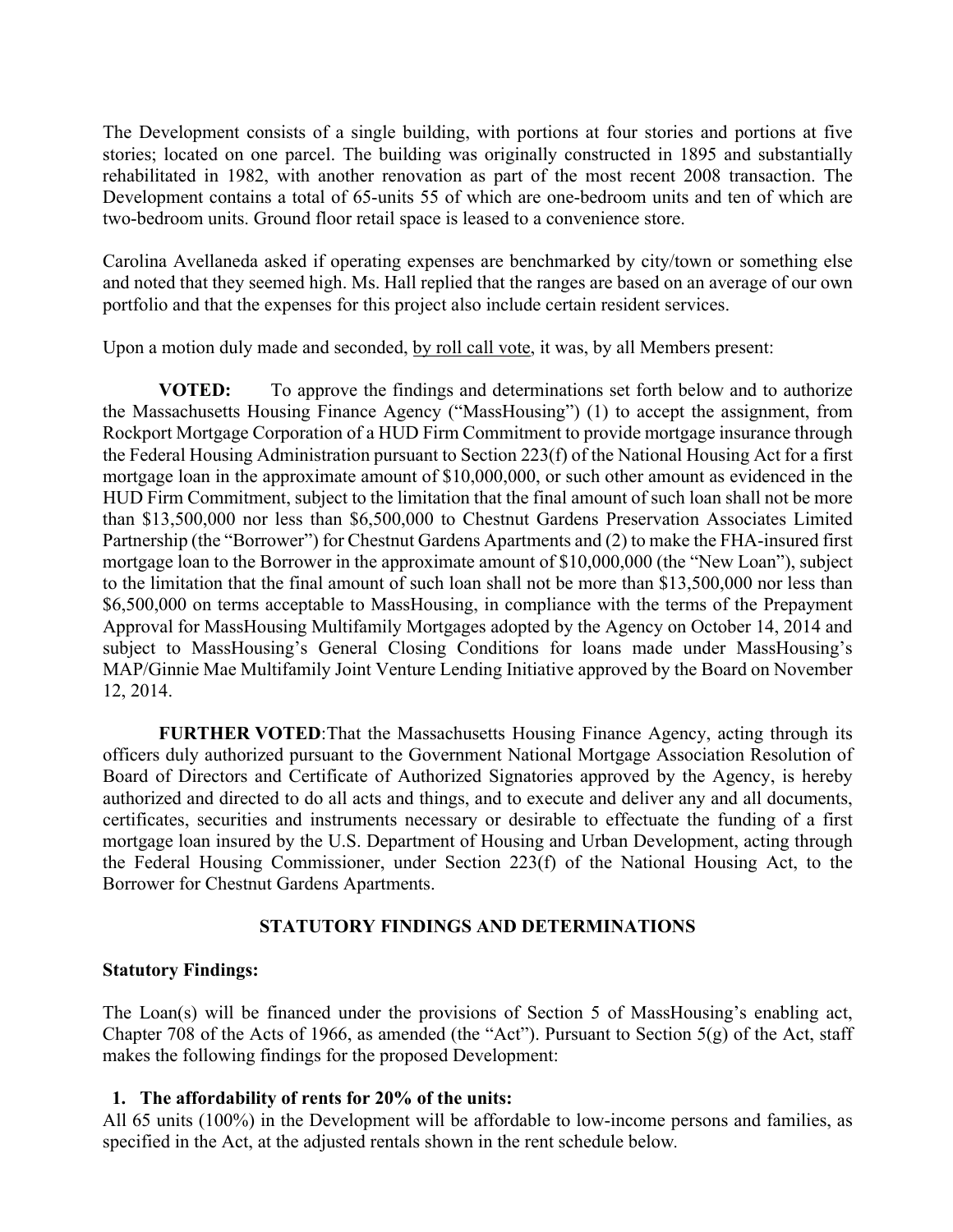# **2. Shortage of Affordable Housing Units in the Market Area**

The market needs data reflects the information available to A&M staff as of the date of collection December 15, 2021 and may not fully incorporate the potentially adverse impact(s) that the COVID-19 virus has had on the overall economy or on the local housing markets, since being declared a pandemic by the World Health Organization (WHO) in March 2020. Further, the reader is cautioned and reminded that any observations, comparisons, and/or conclusions are based on the data as of the aforementioned collection date. In-house data for larger market and mixed-income complexes (approximately 788 units) in the area revealed a strong rental market. Current occupancy rates of the comparable properties reviewed averaged approximately 99%, and range between 98% and 100%. None of the comparables were offering concessions. The subject property has operated as Section 8 development since 1980 and the average vacancy over the last 5 years is .85%. My review of similar mixed income/subsidized portfolio properties (723 units) demonstrated a weighted average vacancy rate of approximately 1.07%. 4<sup>th</sup> Qtr. 2021 CoStar data for the subject's Route 1 Multi-Family Submarket (11,930 units) has an overall vacancy rate at 6.5% YTD, which is an increase of 3.75% from one year ago. CoStar data for the Boston market (246,769 units) has an overall vacancy rate of 4.28% YTD, which is a decrease of 3.82 % from one year ago. The Route 1 Multi-Family Submarket vacancy rate is projected to decrease to 6.4% over the next five years, while the Boston market is projected to increase to 4.7%.

CoStar, submarket data for the Route 1 Multi-Family Submarket 4-5 Star building type (5,800 units) indicates a 4th Qtr. 2021 vacancy rate of 9.7 % and an average asking rent of \$2,444, while submarket data for the subject's 3 Star building type  $(3,235 \text{ units})$  indicates a  $4^{\text{th}}$  Qtr. 2021 vacancy rate of 4.7% at an average asking rent of \$1,925 and 1-2 Star buildings (2,895 units) indicates a 4thQtr. 2021 vacancy rate of 2.3% at an average asking rent of \$1,417. The development with its amenities, more closely reflects the 3 Star building type, and is reflected in both the vacancy rate and market rent potential.

Per the representative of the Lynn Housing Authority, (LHA) they own/manage, the following, 353 State Elderly Units with 2,120 applicants on the waiting list, they also manage 38 state subsidized family units and there are 589 applicants on the waiting list. Regarding Federal subsidized housing, they manage 176 elderly units and there are 1353 applicants on the waiting list, and they also manage 279 federally subsidized family units and there are 796 applicants on the waiting list. They also administer 1,407 Housing Choice Vouchers and per the representative there are 687 applicants on the waiting list.

According to the Department of Housing and Community Development's (DHCD) Chapter 40B Subsidized Housing Inventory (12/21/20), the City of Lynn has 35,701 year-round housing units, 4,307 (12.1%) of which are subsidized for low/moderate income households.

U.S. Census data from the 2015-2019 American Community Survey (ACS) indicates that of the 32,599 households in the City of Lynn approximately 76.1% earned less than the HUD published 2021 AMI, approximately 57.2% earned less than 50% of 2021 AMI, approximately 64 % earned less than 60% of the 2021 AMI, and approximately 70.3%earned less than 80% of the 2021 AMI.

# **3. Inability of Private Enterprise Alone to Supply Affordable Housing**

MassHousing staff has completed an analysis of the market rate rents, as defined by Agency statute, which absent MassHousing financing, would be required to support the development and operations of the Development. Based on the substantial difference between these market rents (shown in the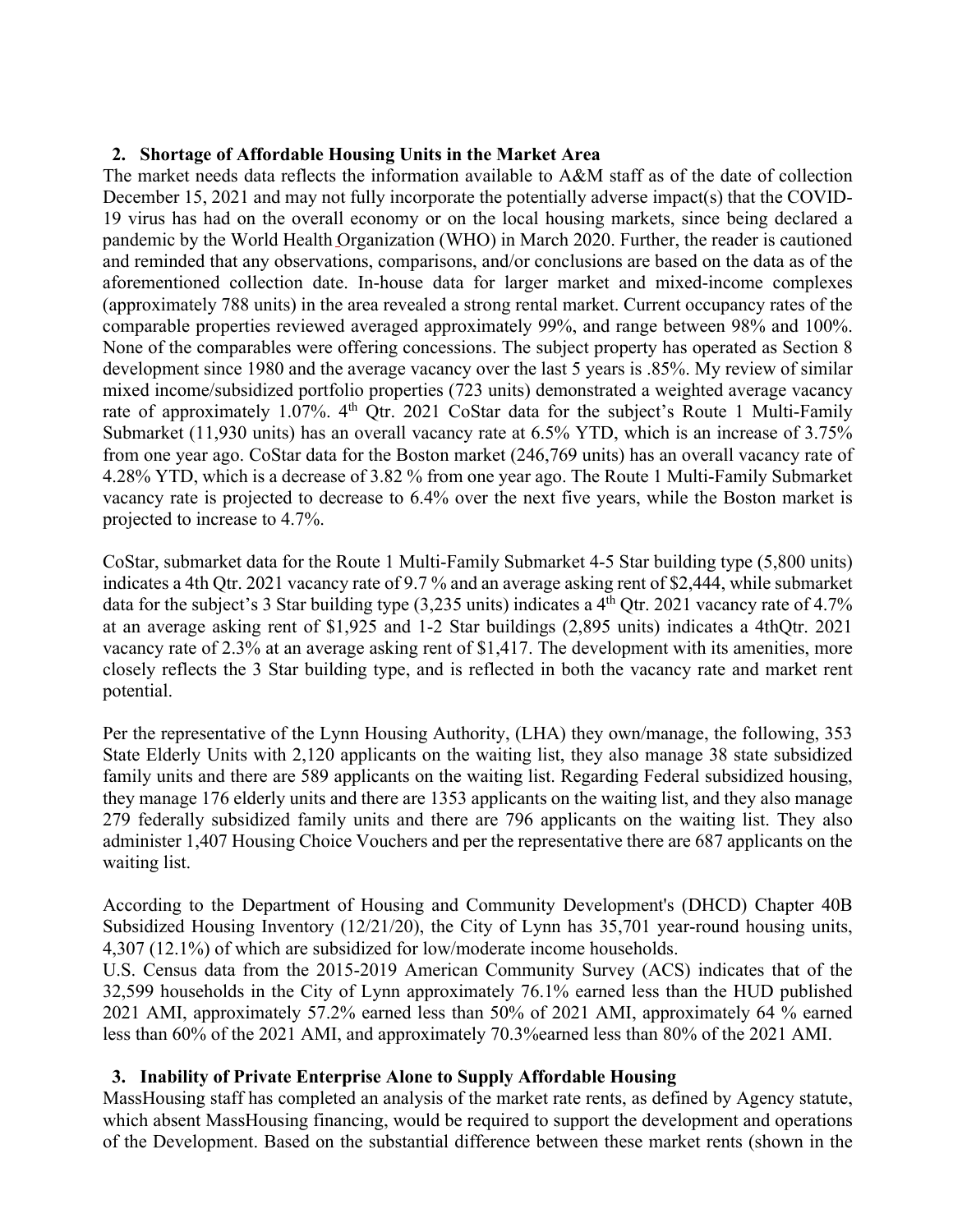Rent Schedule below) and the rents for this project, MassHousing staff finds that private enterprise alone cannot supply such housing.

# **4. No Undue Concentration of Low-income Households**

The financing herein proposed will change neither the current income mix of the Development nor that of its surrounding locality.

# **5. Elimination or Repair of Unsafe or Unsanitary Dwelling Units**

As evidenced by data cited in Finding No. 2 above, there is an acute shortage of decent, safe, and sanitary housing available to low-income persons and families in the general housing market area of the Development. Although staff is not aware of units within the same market area that require demolition or compulsory repair, by preserving the affordable housing proposed here, those in need of affordable housing will not be forced to accept residence in substandard units.

So long as the acute shortage of affordable housing persists, actions of public agencies to increase the supply of affordable housing will reduce the market forces that allow unsafe and unsanitary units to persist. In addition, MassHousing, through its administration of housing programs, and other public agencies (e.g., local enforcement of building codes), continue to require repair of substandard units as such units are identified.

# **Rental Determinations:**

Pursuant to Section 6(a) of the Act, MassHousing makes the following rental determinations for units within the proposed Development: **Rent Schedule:** 

| Number of Bedrooms            | 1             | 2       |
|-------------------------------|---------------|---------|
| Number of Units               | 55            | 10      |
| Net SF/Unit                   | 650           | 789     |
| Elev./Non-Elev.               | Elev.         | Elev.   |
| <b>Market Rate Rent</b>       | \$2,439       | \$2,739 |
| (insert)                      |               |         |
| <b>MHFA Below Market Rent</b> | \$1,850       | \$2,150 |
| (Cost-Based Rent)             |               |         |
| <b>MHFA Adjusted Rent</b>     | 30% of income |         |
| <b>Underwriting Rents</b>     |               |         |
| Project-Based Section 8       | \$1,850       | \$2,150 |
| 80% AMI                       | \$1,850       | \$2,150 |

Based on this information, MassHousing staff finds that a significant need exists for the type of development proposed here, that private enterprise alone cannot supply such housing, and that the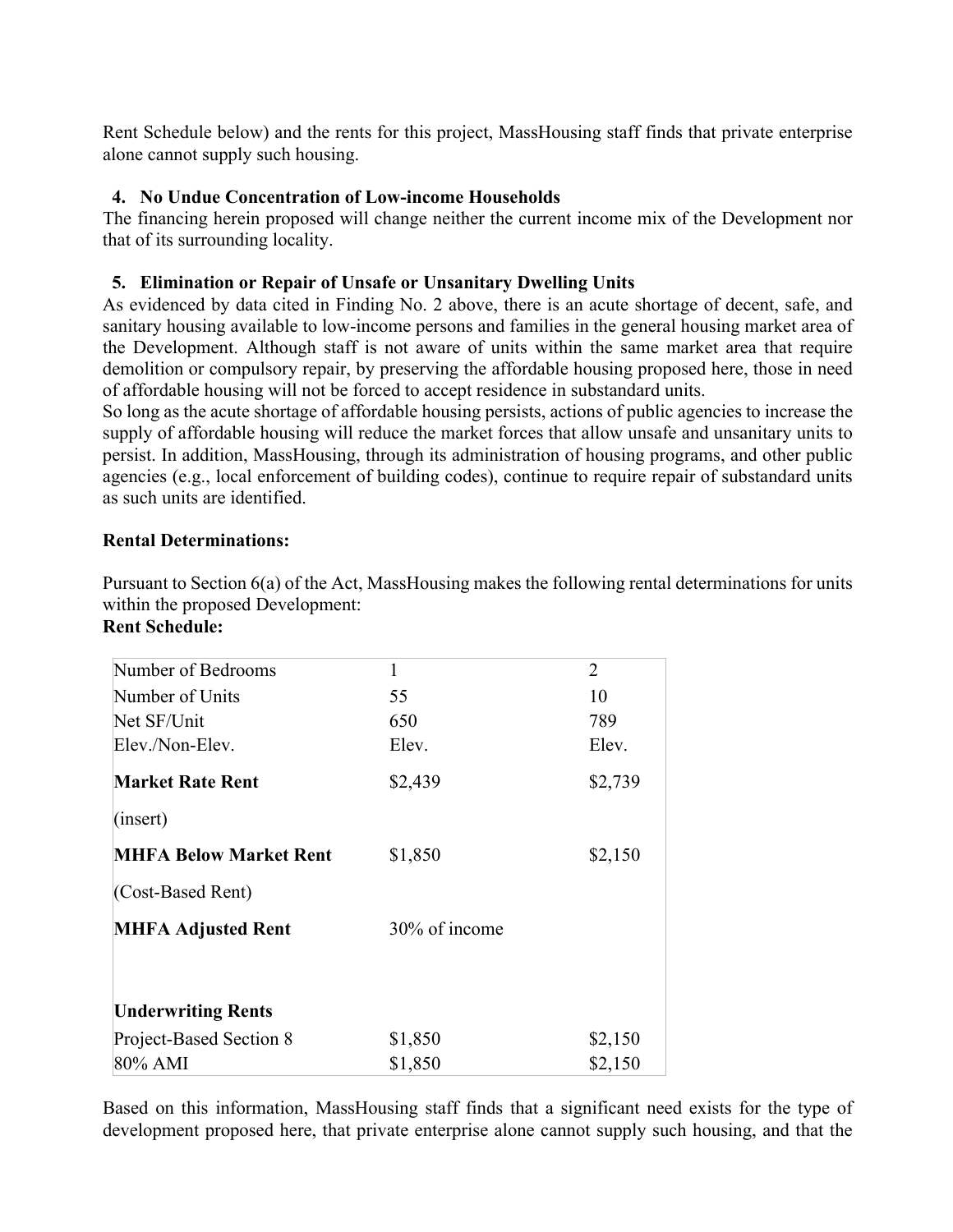financing of the Development will not create or contribute to an undue concentration of low- income persons or adversely impact other housing in the area.

# **Fairweather Apartments, Salem**

Sarah Hall presented a proposal for Approval to Accept Assignment of a HUD issued Firm Commitment for FHA Insurance, Commitment of a First Mortgage Loan and Approval to Finance the New Loan through the Issuance of a Ginnie Mae MBS for Fairweather Apartments in Salem.

The transaction will be a refinancing of Fairweather Apartments (the "Development"), which contains 321 units in a scattered site development made up of four buildings on 9.63 acres of land in Beverly, Danvers, Peabody and Salem. The New Loan will provide funds to pay off existing debt, complete repairs, pay transaction costs and withdraw equity.

The Development is a 9.63-acre scattered site development located on the North Shore of Massachusetts in the communities of Beverly, Danvers, Peabody, and Salem. All four sites are located near Interstate 95, and Routes 1 and 114, with access to a variety of services such as health care, grocery, and pharmacies and other amenities including shopping and outdoor recreation.

The Development is an existing elderly housing development consisting of four parcels of land in four neighboring communities. The buildings have 5, 6, and 7-stories and were originally constructed in 1968 and 1969. The four complexes contain a total of 321 apartments for households with elderly or disabled persons including 260 studio units and 61 one-bedroom units. The first floor of each building has a management office, community room, central laundry room, and rest rooms.

Carolina Avellaneda asked about the range of the proposed loan amount and noted that the equity takeout seems high. Ms. Hall replied that a range is necessary because of the mechanics of the MAP-JV loan structure and noted that the Agency has revisited the size of the range several times over the years and based on the Agency's experience, the current spread has been the most workable parameter. Ms. Hall also explained that a portion of the equity takeout is the repayment of a loan the owner had made into the project and noted that the borrower is a nonprofit entity. Chrystal Kornegay also noted that this borrower conducts a very robust resident services program and is also a recipient of CMF moneys that require funds to be reinvested in particular matters.

Upon a motion duly made and seconded, by roll call vote, it was, by all Members present:

**VOTED:** To approve the findings and determinations set forth below and to authorize the Massachusetts Housing Finance Agency ("MassHousing")(1) to accept the assignment, from Rockport Mortgage Corporation of a HUD Firm Commitment to provide mortgage insurance through the Federal Housing Administration pursuant to Section 223(f) of the National Housing Act for a first mortgage loan in the approximate amount of \$45,000,000, or such other amount as evidenced in the HUD Firm Commitment, subject to the limitation that the final amount of such loan shall not be more than \$60,750,000 nor less than \$29,250,000 to Fairweather Preservation Associates Limited Partnership (the "Borrower") for Fairweather Apartments and (2) to make the FHA-insured first mortgage loan to the Borrower in the approximate amount of \$45,000,000 (the "New Loan"), subject to the limitation that the final amount of such loan shall not be more than \$60,750,000 nor less than \$29,250,000 on terms acceptable to MassHousing, in compliance with the terms of the Prepayment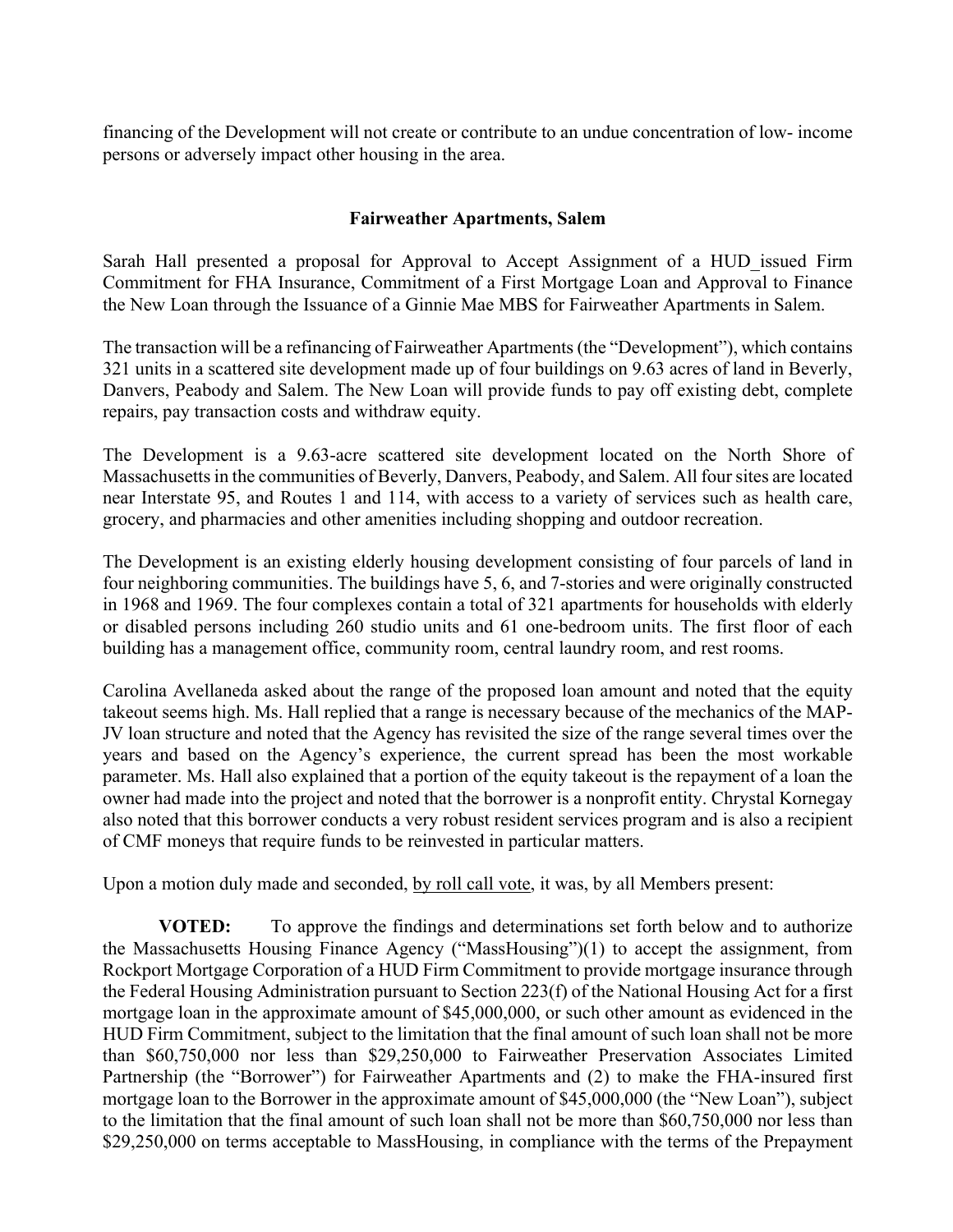Approval for MassHousing Multifamily Mortgages adopted by the Agency on October 14, 2014 and subject to MassHousing's General Closing Conditions for loans made under MassHousing's MAP/Ginnie Mae Multifamily Joint Venture Lending Initiative approved by the Board on November 12, 2014.

**FURTHER VOTED:** That the Massachusetts Housing Finance Agency, acting through its officers duly authorized pursuant to the Government National Mortgage Association Resolution of Board of Directors and Certificate of Authorized Signatories approved by the Agency, is hereby authorized and directed to do all acts and things, and to execute and deliver any and all documents, certificates, securities and instruments necessary or desirable to effectuate the funding of a first mortgage loan insured by the U.S. Department of Housing and Urban Development, acting through the Federal Housing Commissioner, under Section 223(f) of the National Housing Act, to the Borrower for Fairweather Apartments.

# **STATUTORY FINDINGS AND DETERMINATIONS**

### **Statutory Findings:**

The Loan(s) will be financed under the provisions of Section 5 of MassHousing's enabling act, Chapter 708 of the Acts of 1966, as amended (the "Act"). Pursuant to Section 5(g) of the Act, staff makes the following findings for the proposed Development:

# **1. The affordability of rents for 20% of the units:**

321 units (100%) in the Development will be affordable to low-income persons and families, as specified in the Act, at the adjusted rentals shown in the rent schedule below*.* 

# **2. Shortage of Affordable Housing Units in the Market Area**

The market needs data reflects the information available to A&M staff as of the date of collection December 23, 2021 and may not fully incorporate the potentially adverse impact(s) that the COVID-19 virus has had on the overall economy or on the local housing markets, since being declared a pandemic by the World Health Organization (WHO) in March 2020. Further, the reader is cautioned and reminded that any observations, comparisons, and/or conclusions are based on the data as of the aforementioned collection date.

In-house data for larger market and mixed-income complexes (approximately 2,065 units) in the area revealed a strong rental market. Current occupancy rates of the comparable properties reviewed averaged approximately 97.8%, and range between 96.1% and 100%. None of the comparables were offering concessions. The subject property has operated as a Section 8 development since 1980 and the average vacancy over the last 5 years is .85%. My review of similar mixed income/subsidized portfolio properties (723 units) demonstrated a weighted average vacancy rate of approximately 1.07%

 $4<sup>th</sup>$  Qtr. 2021 CoStar data for the subject's North Shore Multi-Family Submarket (13,057 units) has an overall vacancy rate at 4.6% YTD, which is an increase of .46% from one year ago. CoStar data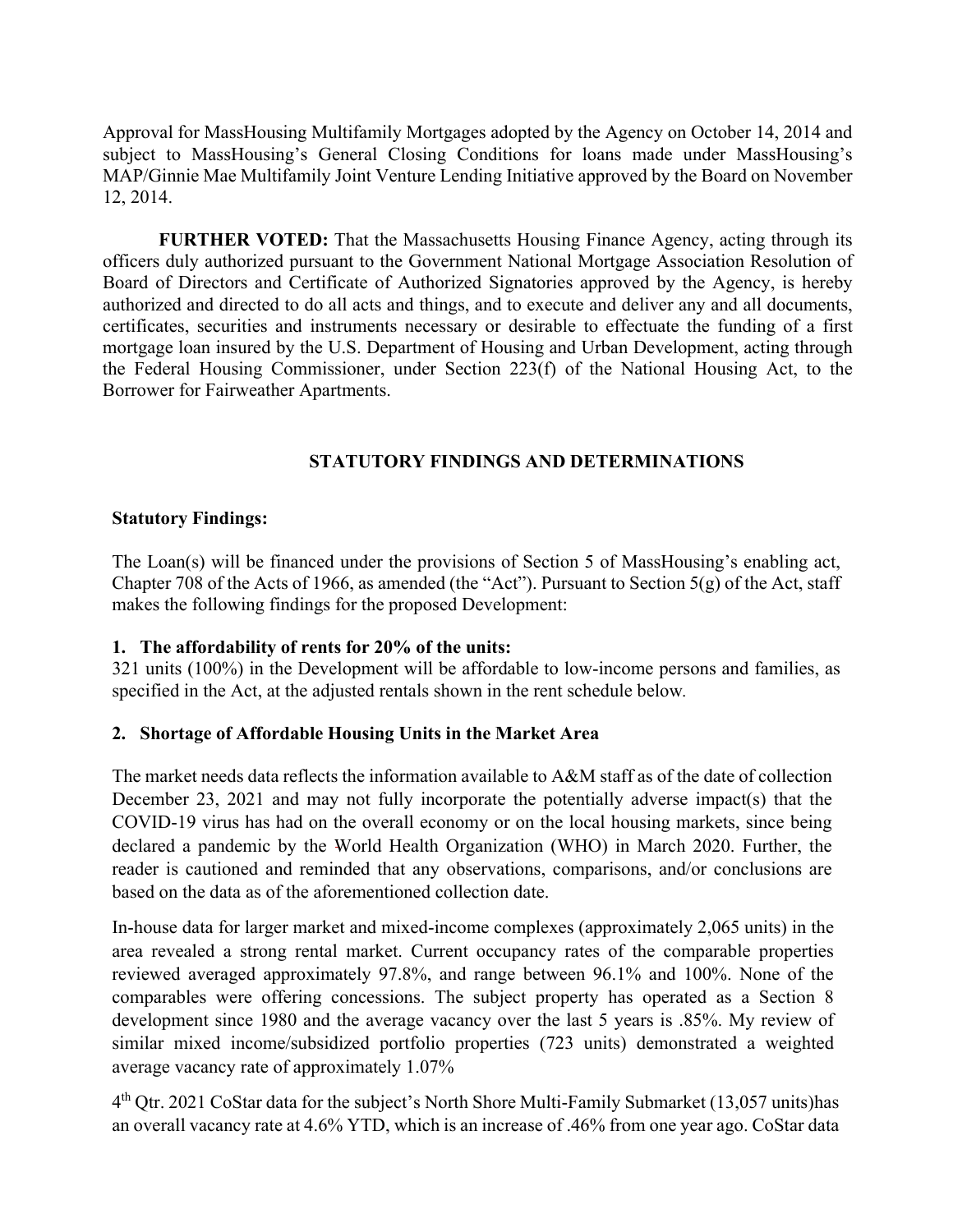for the Boston market (246,695 units) has an overall vacancy rate of 4.2% YTD, which is a decrease of 3.86 % from one year ago. The North Shore Submarket vacancy rate is projected to decrease to 4.4% over the next five years, while the Boston market is projected to increase to 4.6%.

CoStar, submarket data for the North Shore Multi-Family Submarket 4-5 Star building type (4,225 units) indicates a 4th Qtr. 2021 vacancy rate of 8.7 % and an average asking rent of \$2,434, while submarket data for the subject's 3 Star building type (5,331 units) indicates a  $4<sup>th</sup>$  Qtr. 2021 vacancy rate of 3.1% at an average asking rent of \$2,070 and 1-2 Star buildings (3,501 units) indicates a 4thQtr. 2021 vacancy rate of 2.0% at an average asking rent of \$1,424. The development with its amenities, more closely reflects the 3 Star building type, and is reflected inboth the vacancy rate and market rent potential.

Fairweather Apartments is located in 4 separate communities, therefore data is provided from the following 4 communities, Beverly, Danvers, Peabody and Salem.

Per the representative of Beverly Housing, (BHA). they own manage 470 State subsidized units with 16,118 applicants on the Elderly/Disabled and Family waiting lists. They also manage 39 Federally subsidized units and the estimated wait time for a unit is Two or more years for an elderly unit with 466 applicants on the waiting list and 55 applicants on the Family list with an estimated wait of three or more years for a family unit. The also administer 420 Housing Choice Vouchers and there are 446,161 on the centralized waiting list of which 864 applicants have a local preference.

Per the representative of Danvers Housing, (DHA). they own manage 164 State subsidized elderly units with 813 applicants on the Elderly/Disabled and 16 Family units with 125 applicants on the waiting lists. They also manage 39 Federally subsidized units and the estimated wait time for a unit is Two or more years for an elderly unit with 244 applicants on the waiting list and 421 applicants on the Family list with an estimated wait of three or more years for a family unit.

Per the representative of the Peabody Housing Authority, (PHA) they own/manage, the following, 505 State subsidized Elderly Units with 2,120 applicants on the waiting list, they alsomanage 38 state subsidized family units and there are 14,750 applicants on State family waiting list. The also administer 337 Housing Choice Vouchers and there are 220,456 on the centralized waiting list.

Per the representative of Salem Housing Authority, (SHA) they own manage 676 State subsidized units with 5,318 applicants on the Elderly/Disabled waiting list and 15,970 applicants on the Family waiting list. They also manage 168 Federally subsidized units and the estimated wait time for a unit is Two or more years for an elderly unit with 1,381 applicants on the waiting list. The also administer 337 Housing Choice Vouchers and there are 2,148 on the centralized waiting list of which 2,118 applicants have a local preference.

According to the Department of Housing and Community Development's (DHCD) Chapter 40B Subsidized Housing Inventory (12/21/20), the City of Beverly has 16.552 year round housing units, 1,954 (11.8%) of which are subsidized for low/moderate income household, the Town of Danvers has 11.671 year round housing units, 1,140 (10.35) of which are subsidized for low/moderate income households., the City of Peabody has 22,135 year round housing units, 2.122 (9.6%) of which are subsidized for low/moderate income households and the City of Salem has 18,998 year round housing units, 2,391 (12.6%) of which are subsidized for low/moderate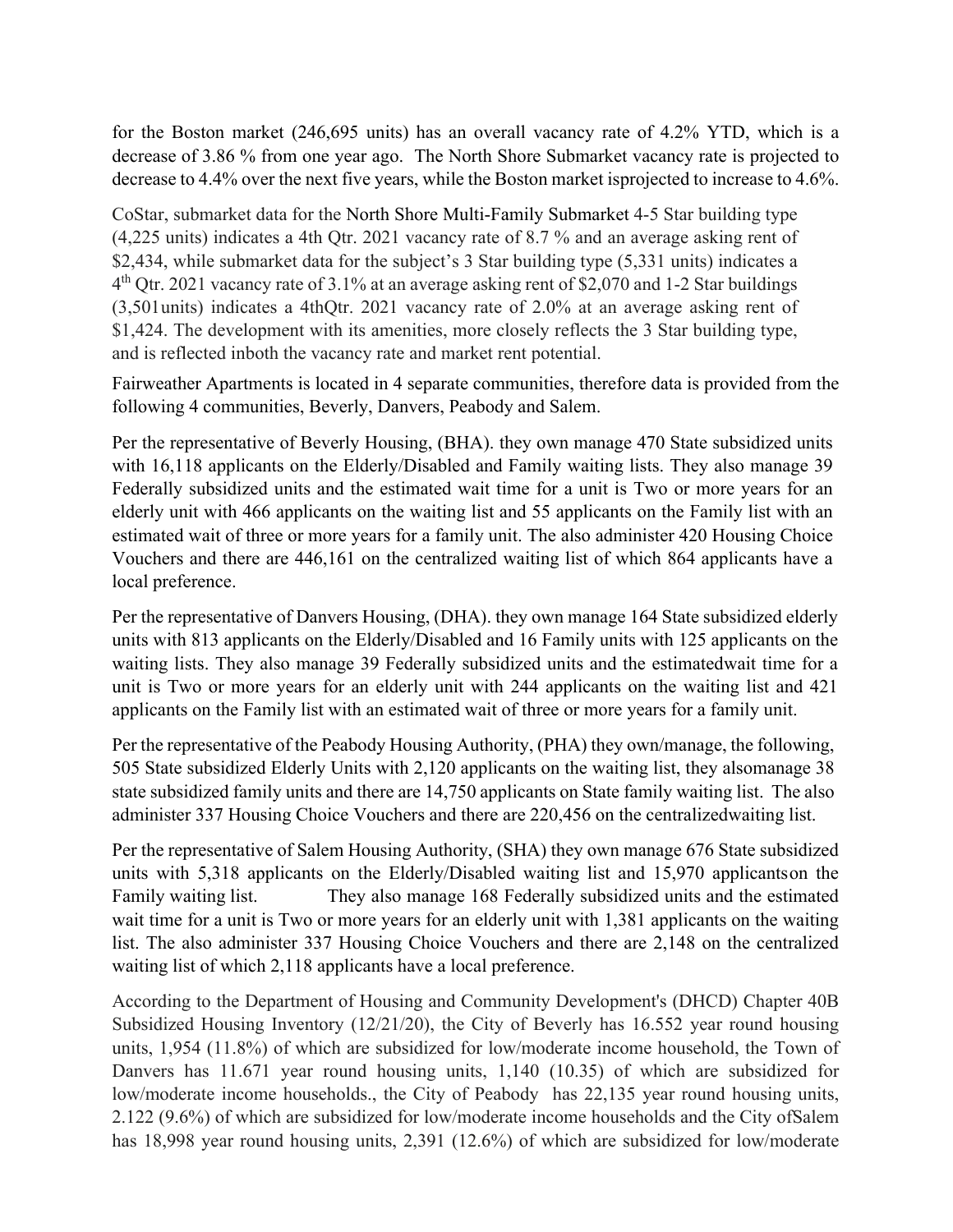income households.

U.S. Census data from the 2015-2019 American Community Survey (ACS) indicates that of the 16,443 households in the City of Beverly approximately 66.3% earned less than the HUD published 2021 AMI, approximately 42.5% earned less than 50% of 2021 AMI, approximately 49.1% earned less than 60% of the 2021 AMI, and approximately 58.0%earned less than 80% of the 2021 AMI.

U.S. Census data from the 2015-2019 American Community Survey (ACS) indicates that of the 16,443 households in the Town of Danvers approximately 63.6% earned less than the HUD published 2021 AMI, approximately 38.7% earned less than 50% of 2021 AMI, approximately 44.9% earned less than 60% of the 2021 AMI, and approximately 54.5%earned less than 80% of the 2021 AMI.

U.S. Census data from the 2015-2019 American Community Survey (ACS) indicates that of the 21,467 households in the City of Peabody approximately 72.3% earned less than the HUD published 2021 AMI, approximately 50.4% earned less than 50% of 2021 AMI, approximately 58.2% earned less than 60% of the 2021 AMI, and approximately 58.0% earned less than 80% of the 2021 AMI.

U.S. Census data from the 2015-2019 American Community Survey (ACS) indicates that of the 18,434 households in the City of Salem approximately 71.0% earned less than the HUD published 2021 AMI, approximately 48.8% earned less than 50% of 2021 AMI, approximately 56.3% earned less than 60% of the 2021 AMI, and approximately 63.8% earned less than 80% of the 2021 AMI.

# **3. Inability of Private Enterprise Alone to Supply Affordable Housing**

MassHousing staff has completed an analysis of the market rate rents, as defined by Agency statute, which absent MassHousing financing, would be required to support the development and operations of the Development. Based on the substantial difference between these market rents (shown in the Rent Schedule below) and the rents for this project, MassHousing staff finds that private enterprise alone cannot supply such housing.

# **4. No Undue Concentration of Low-income Households**

The financing herein proposed will change neither the current income mix of the Development nor that of its surrounding locality.

# **5. Elimination or Repair of Unsafe or Unsanitary Dwelling Units**

As evidenced by data cited in Finding No. 2 above, there is an acute shortage of decent, safe, and sanitary housing available to low-income persons and families in the general housing market area of the Development. Although staff is not aware of units within the same market area that require demolition or compulsory repair, by preserving the affordable housing proposed here, those in need of affordable housing will not be forced to accept residence in substandard units. So long as the acute shortage of affordable housing persists, actions of public agencies to increase the supply of affordable housing will reduce the market forces that allow unsafe and unsanitary units to persist. In addition, MassHousing,through its administration of housing programs, and other public agencies (e.g., local enforcement of building codes), continue to require repair of substandard units as such units are identified.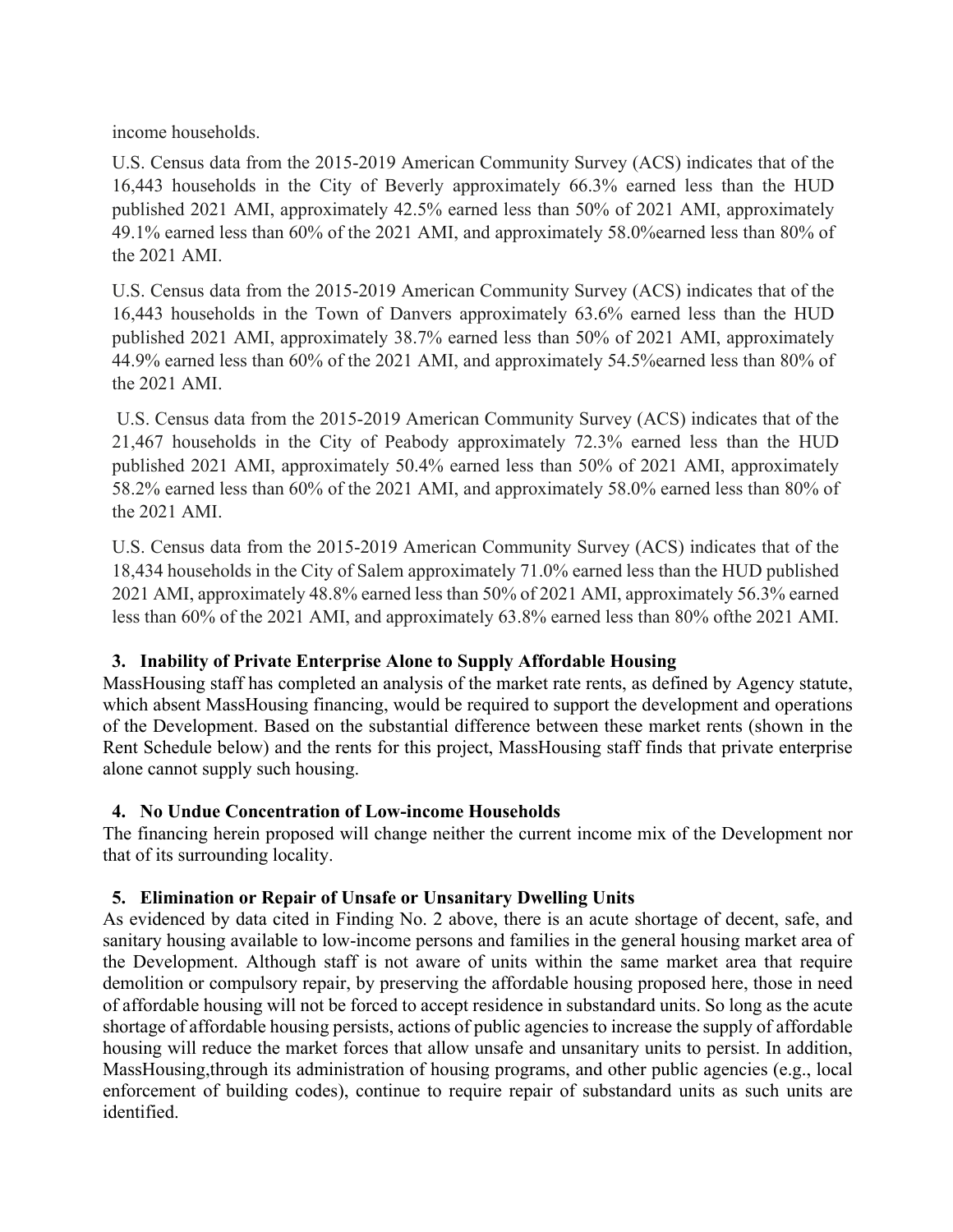# **Rental Determinations:**

Pursuant to Section 6(a) of the Act, MassHousing makes the following rental determinations for units within the proposed Development:

### **Rent Schedule:**

| Number of Bedrooms            | 0             | 1       |
|-------------------------------|---------------|---------|
| Number of Units               | 260           | 61      |
| Net SF/Unit                   | 380           | 416     |
| Elev./Non-Elev.               | Elev.         | Elev.   |
| <b>Market Rate Rent</b>       | \$2,210       | \$2,349 |
| (inset)                       |               |         |
| <b>MHFA Below Market Rent</b> | \$1,399       | \$1,537 |
| (Cost-Based Rent)             |               |         |
| <b>MHFA Adjusted Rent</b>     | 30% of income |         |
| <b>Underwriting Rents</b>     |               |         |
| Project-Based Section 8       | \$1,675       | \$1,835 |
| LIHTC                         | \$767         | \$1,010 |

Based on this information, MassHousing staff finds that a significant need exists for the type of development proposed here, that private enterprise alone cannot supply such housing, and that the financing of the Development will not create or contribute to an undue concentration of low- income persons or adversely impact other housing in the area.

### **Stony Brook Court, Sharon**

Jeff Geller presented a proposal for Approval to Accept Assignment of a HUD-issued Commitment for FHA Insurance, Commitment of a First Mortgage Loan and Approval to Finance the New Loan through the Issuance of a Ginnie Mae MBS.

Stony Brook Court (the "Development") consists of 99 elderly-restricted units in a two-story building in Sharon. The proposed loan will provide funds to repay existing MassHousing debt, complete repairs, recapitalize replacement reserves, pay all transaction costs, and provide equity to the Borrower.

The Development is located on a 12.5-acre site in Sharon. The area offers convenient access to shopping, restaurants, and other local amenities, with corresponding employment opportunities. The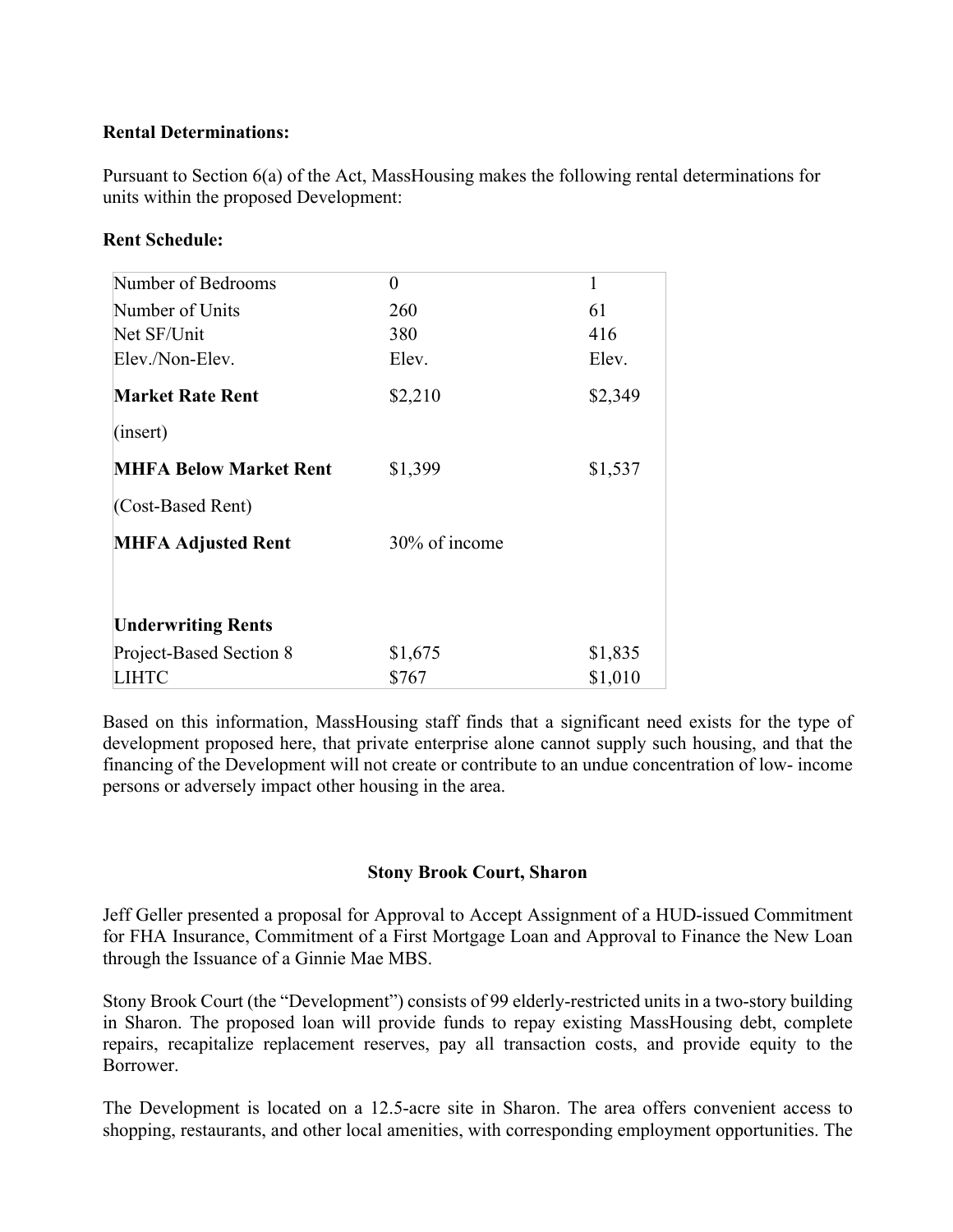Development has access to public transportation, including nearby bus service through the Brockton Area Transit Authority. There are multiple parks in the area, including Massapoag Trail and Brook, located adjacent to the Development, and the Mass Audubon's Moose Hill Wildlife Sanctuary, three miles from the Development.

Stony Brook Court is an existing age-restricted two-story building containing 98 one-bedroom units, one two-bedroom unit, and one elevator. The two-bedroom unit is non-revenue producing and used as office and meeting space for the property's Board of Trustees. The Development includes a management office, community room with a full kitchen, a computer room, a library, and outdoor common space.

Upon a motion duly made and seconded, by roll call vote, it was, by all Members present:

**VOTED:** To approve the findings and determinations set forth below and to authorize the Massachusetts Housing Finance Agency ("MassHousing") (1) to accept the assignment, from Rockport Mortgage Corporation of a HUD Firm Commitment to provide mortgage insurance though the Federal Housing Administration pursuant to Section 223(f) of the National Housing Act for a first mortgage loan in the approximate amount of \$18,560,000, or such other amount as evidenced in the HUD Firm Commitment, subject to the limitation that the final amount of such loan shall not be more than \$25,056,000 nor less than \$12,064,000 to the to-be- formed single-purpose entity controlled by South Norfolk Elderly Housing Services, Inc. (the "Borrower") for Stony Brook Court and (2) to make the FHA-insured first mortgage loan to the Borrower in the approximate amount of \$18,560,000 (the "New Loan"), subject to the limitation that the final amount of such loan shall not be more than \$25,056,000 nor less than \$12,064,000 on terms acceptable to MassHousing, in compliance with the terms of the Prepayment Approval for MassHousing Multifamily Mortgages adopted by the Agency on October 14, 2014 and subject to MassHousing's General Closing Conditions for loans made under MassHousing's MAP/Ginnie Mae Multifamily Joint Venture Lending Initiative approved by the Board on November 12, 2014.

**FURTHER VOTED:** That the Massachusetts Housing Finance Agency, acting through its officers duly authorized pursuant to the Government National Mortgage Association Resolution of Board of Directors and Certificate of Authorized Signatories approved by the Agency, is hereby authorized and directed to do all acts and things, and to execute and deliver any and all documents, certificates, securities and instruments necessary or desirable to effectuate the funding of a first mortgage loan insured by the U.S. Department of Housing and Urban Development, acting through the Federal Housing Commissioner, under Section 223(f) of the National Housing Act, to the Borrower for Stony Brook Court

### **STATUTORY FINDINGS AND DETERMINATIONS**

### **Statutory Findings:**

The Loan(s) will be financed under the provisions of Section 5 of MassHousing's enabling act, Chapter 708 of the Acts of 1966, as amended (the "Act"). Pursuant to Section  $5(g)$  of the Act, staff makes the following findings for the proposed Development: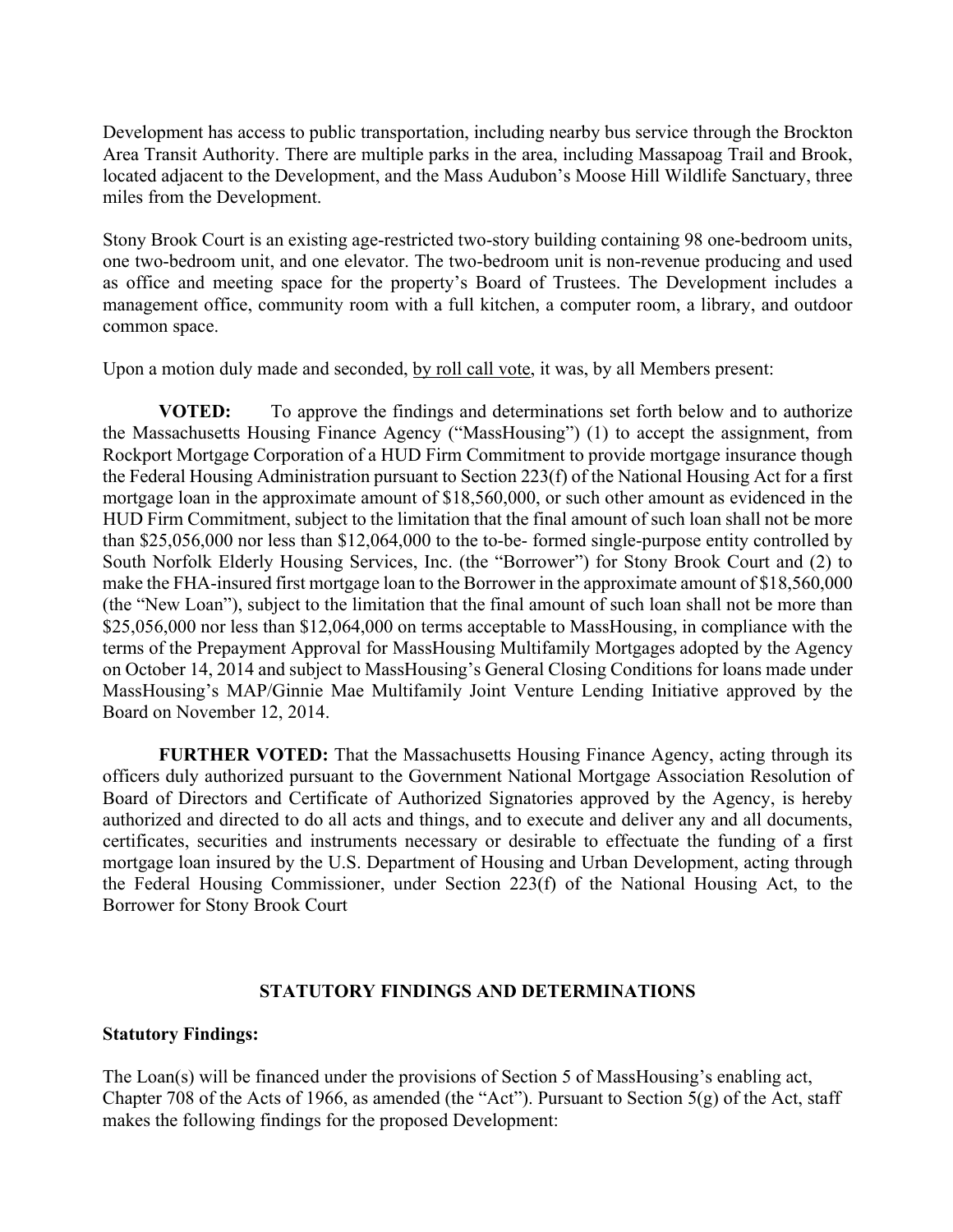# **1. The affordability of rents for 20% of the units**

Ninety-eight units (99%) in the Development will be affordable to low-income persons and families, as specified in the Act, at the adjusted rentals shown in the rent schedule below*.* 

# **2. Shortage of Affordable Housing Units in the Market Area**

The market needs data reflects the information available to A&M staff as of the date of collection December 17, 2021 and may not fully incorporate the potentially adverse impact that the COVID-19 virus has had on the overall economy or on the local housing markets, since being declared a pandemic by the World Health Organization (WHO) in March 2020. Further, the reader is cautioned and reminded that any observations, comparisons, and/or conclusions are based on the data as of the aforementioned collection date.

In-house data for larger market and mixed-income complexes (approximately 930 units) in the area revealed a strong rental market. Current occupancy rates of the comparable properties reviewed averaged approximately 95%, and range between 91% and 100%. None of the comparables were offering concessions.

Fourth Quarter 2021 CoStar data for the subject's Route 1 South Multi-Family Submarket (8,914 units) has an overall vacancy rate at 3.1% YTD, which is a decrease of 4.18 % from one year ago. CoStar data for the Boston market (246,674 units) has an overall vacancy rate of 4.20% YTD, which is a decrease of 3.85 % from one year ago. The Route 1 South Multi-Family Submarket vacancy rate is projected to increase to 4.34% over the next five years, while the Boston market is projected to increase to 4.6%.

CoStar submarket data for the Route 1 South Multi-Family Submarket 4-5 Star building type (4,018 units) indicates a 4th Qtr. 2021 vacancy rate of 4.1 % and an average asking rent of \$2,558, while submarket data for the subject's 3 Star building type (3,616 units) indicates a 4th Qtr. 2021 vacancy rate of 2.7% at an average asking rent of \$2,085 and 1-2 Star buildings (1,280 units) indicates a 4thQtr. 2021 vacancy rate of .8% at an average asking rent of \$1,692. The development with its amenities, more closely reflects the 3 Star building type, and is reflected in both the vacancy rate and market rent potential.

Per the representative of the Sharon Housing Authority, (SHA) they own/manage, eighty-eight onebedroom apartments of State subsidized for elderly and disabled citizens, six two-bedroom apartments of State subsidized for families and a residential facility which is leased on a long-term basis to the May Center. Per the representative of SHA, there are 2,660 applicants on the elderly/disabled waiting list and 5,034 applicants on the family waiting list. They do not have any Section 8 Housing Choice Vouchers.

According to the Department of Housing and Community Development's (DHCD) Chapter 40B Subsidized Housing Inventory (12/21/20), the Town of Sharon has 6,413 year-round housing units, 678 (10.6%) of which are subsidized for low/moderate income households.

U.S. Census data from the 2015-2019 American Community Survey (ACS) indicates that of the 2,072 households in the Town of Sharon approximately 52.7% earned less than the HUD published 2021 AMI, approximately 22.2% earned less than 50% of 2021 AMI, approximately 28.7 % earned less than 60% of the 2021 AMI, and approximately 41.2%earned less than 80% of the 2021 AMI.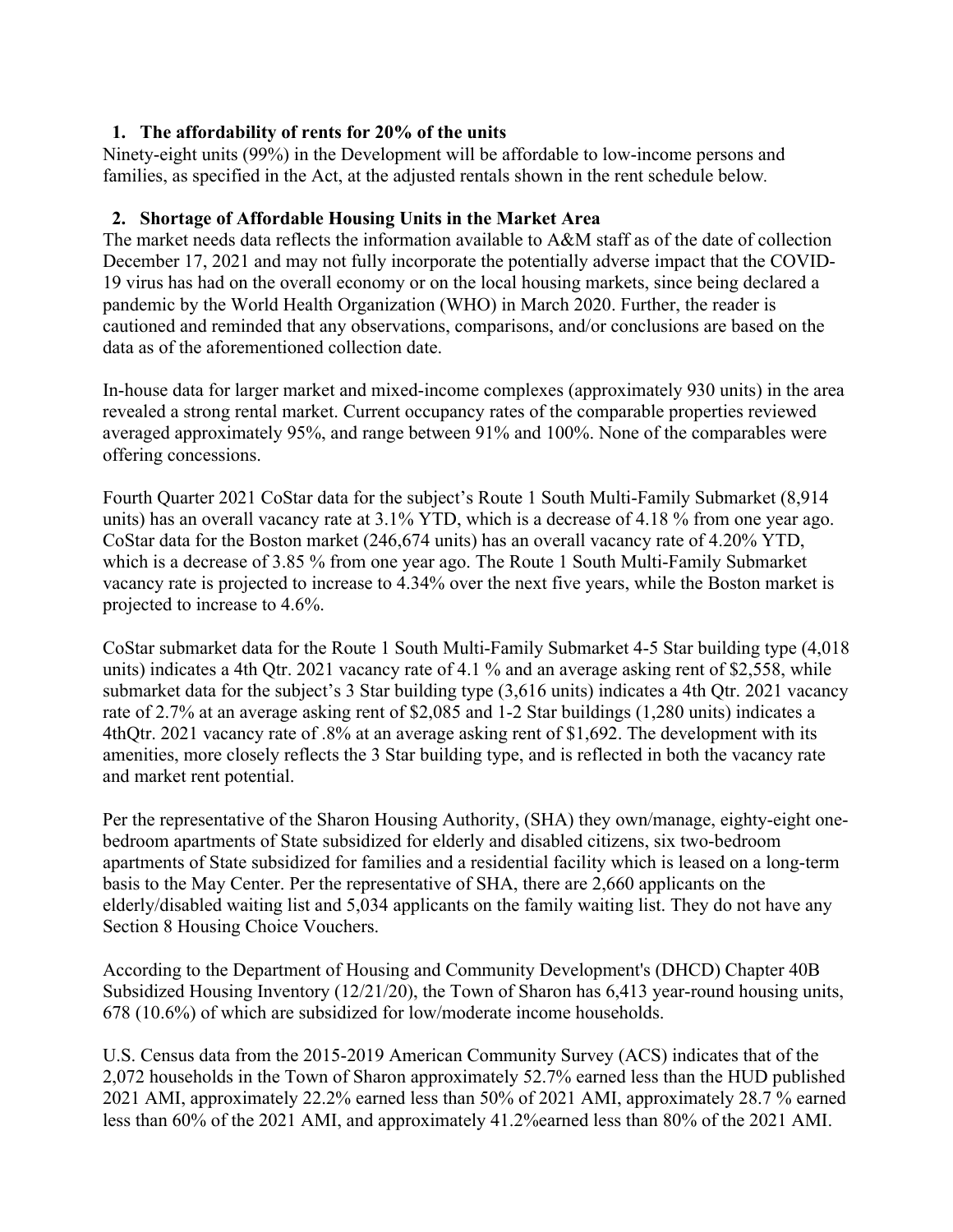# **3. Inability of Private Enterprise Alone to Supply Affordable Housing**

MassHousing staff has completed an analysis of the market rate rents, as defined by Agency statute, which absent MassHousing financing, would be required to support the development and operations of the Development. Based on the substantial difference between these market rents (shown in the Rent Schedule below) and the rents for this project, MassHousing staff finds that private enterprise alone cannot supply such housing.

### **4. No Undue Concentration of Low-income Households**

The financing herein proposed will change neither the current income mix of the Development nor that of its surrounding locality.

# **5. Elimination or Repair of Unsafe or Unsanitary Dwelling Units**

As evidenced by data cited in Finding No. 2 above, there is an acute shortage of decent, safe, and sanitary housing available to low-income persons and families in the general housing market area of the Development. Although staff is not aware of units within the same market area that require demolition or compulsory repair, by preserving the affordable housing proposed here, those in need of affordable housing will not be forced to accept residence in substandard units. So long as the acute shortage of affordable housing persists, actions of public agencies to increase the supply of affordable housing will reduce the market forces that allow unsafe and unsanitary units to persist. In addition, MassHousing, through its administration of housing programs, and other public agencies (e.g., local enforcement of building codes), continue to require repair of substandard units as such units are identified.

### **Rental Determinations:**

Pursuant to Section 6(a) of the Act, MassHousing makes the following rental determinations for units within the proposed Development: Rent Schedule:

| Number of Bedrooms                          | 1             | $\overline{2}$ |
|---------------------------------------------|---------------|----------------|
| Number of Units                             | 98            | 1              |
| Net SF/Unit                                 | 600           | 650            |
| Elev./Non-Elev.                             | Elev.         | Elev.          |
| Market Rate Rent<br>(inset)                 | \$3,109       |                |
| MHFA Below Market Rent<br>(Cost-Based Rent) | \$2,019       |                |
| MHFA Adjusted Rent                          | 30% of Income |                |
| <b>Underwriting Rents</b>                   |               |                |
| Project-Based Section 8                     | \$2,020       |                |
| 80% AMI                                     | \$2,014       |                |
| Non-Revenue                                 |               |                |
|                                             |               |                |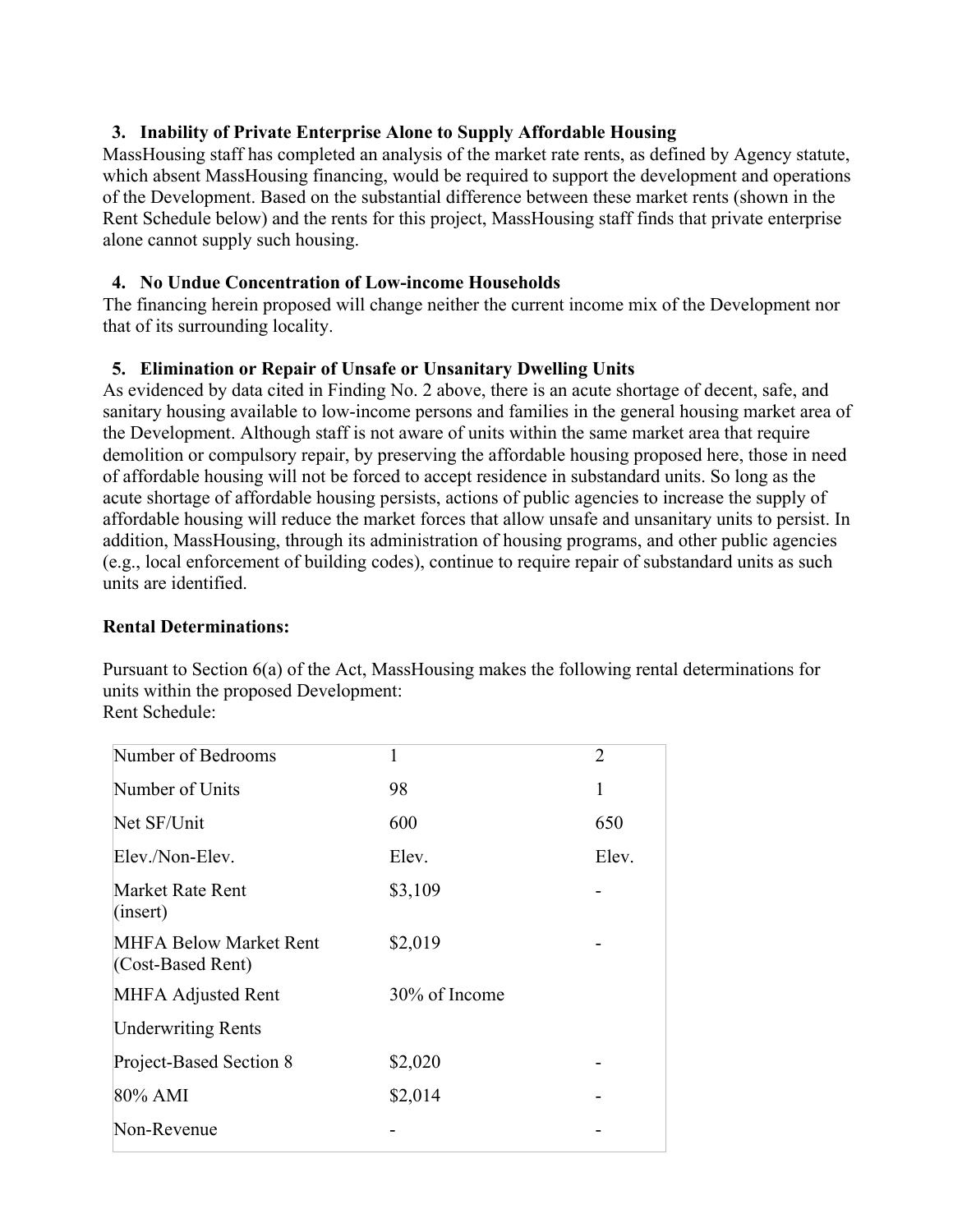Based on this information, MassHousing staff finds that a significant need exists for the type of development proposed here, that private enterprise alone cannot supply such housing, and that the financing of the Development will not create or contribute to an undue concentration of lowincome persons or adversely impact other housing in the area.

### **Harborview Towers, New Bedford**

Greg Watson presented a proposal for Approval to Accept Assignment of a HUD-issued Firm Commitment for FHA Insurance, Commitment of a First Mortgage Loan and Approval to Finance the New Loan through the Issuance of a Ginnie Mae MBS.

Harborview Towers (the "Development") consists of 144 units throughout two buildings in downtown New Bedford. The proposed New Loan will provide funds to repay existing MassHousing debt and the associated prepayment penalty, complete repairs, recapitalize replacement reserves, pay all transaction costs and provide equity out to the Sponsor.

The Development is located on a 2.42-acre plot of land in downtown New Bedford. The area has convenient access to shopping, parks, entertainment, dining, and other local amenities, with corresponding employment opportunities. The Site has good access to public transportation, including bus service through the Southeastern Regional Transit Authority, with a stop in close proximity to the Development.

The Development consists of two six-story elevator buildings that were built in 1971 and fully renovated in 2010 utilizing Low Income Housing Tax Credits ("LIHTC"). Based on the most recent physical inspection by Asset Management, the Site appears to be in generally good condition, with necessary repairs either recently completed or underway. The buildings are well managed and benefit from both on-site amenities and access to additional services found in the surrounding neighborhood.

Upon a motion duly made and seconded, by roll call vote, it was, by all Members present:

**VOTED:** To approve the findings and determinations set forth below and to authorize the Massachusetts Housing Finance Agency ("MassHousing") (1) to accept the assignment, from Rockport Mortgage Corporation of a HUD Firm Commitment to provide mortgage insurance through the Federal Housing Administration pursuant to Section 223(f) of the National Housing Act for a first mortgage loan in the approximate amount of \$14,320,000, or such other amount as evidenced in the HUD Firm Commitment, subject to the limitation that the final amount of such loan shall not be more than \$19,332,000 nor less than \$9,308,000 to Harborview Towers Limited Partnership (the "Borrower") for Harborview Towers and (2) to make the FHA-insured first mortgage loan to the Borrower in the approximate amount of \$14,320,000 (the "New Loan"), subject to the limitation that the final amount of such loan shall not be more than \$19,322,000 nor less than \$9,308,000 on terms acceptable to MassHousing, subject to MassHousing's General Closing Conditions for loans made under MassHousing's MAP/Ginnie Mae Multifamily Joint Venture Lending Initiative approved by the Board on November 12, 2014.

**FURTHER VOTED:** That the Massachusetts Housing Finance Agency, acting through its officers duly authorized pursuant to the Government National Mortgage Association Resolution of Board of Directors and Certificate of Authorized Signatories approved by the Agency, is hereby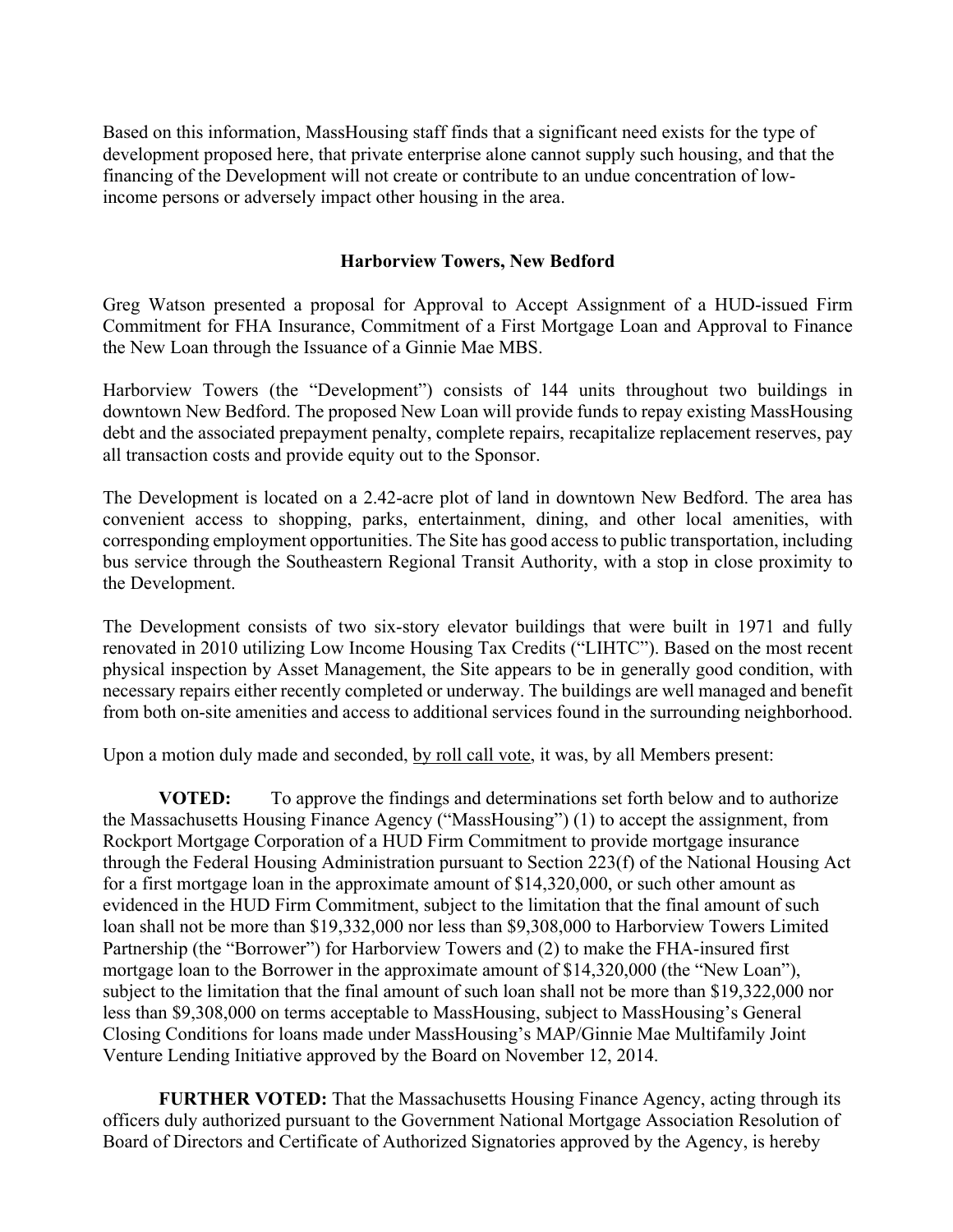authorized and directed to do all acts and things, and to execute and deliver any and all documents, certificates, securities and instruments necessary or desirable to effectuate the funding of a first mortgage loan insured by the U.S. Department of Housing and Urban Development, acting through the Federal Housing Commissioner, under Section 223(f) of the National Housing Act, to the Borrower for Harborview Towers.

# **STATUTORY FINDINGS AND DETERMINATIONS**

# **Statutory Findings:**

The Loan(s) will be financed under the provisions of Section 5 of MassHousing's enabling act, Chapter 708 of the Acts of 1966, as amended (the "Act"). Pursuant to Section  $5(g)$  of the Act, staff makes the following findings for the proposed Development:

**1.** The affordability of rents for 20% of the units:

144 units (100%) in the Development will be affordable to low-income persons and families, as specified in the Act, at the adjusted rentals shown in the rent schedule below*.* 

**2.** Shortage of Affordable Housing Units in the Market Area

The market needs data reflects the information available to A&M staff as of the date of collection December 9, 2021 and may not fully incorporate the potentially adverse impact(s) that the COVID-19 virus has had on the overall economy or on the local housing markets, since being declared a pandemic by the World Health Organization (WHO) in March 2020. Further, the reader is cautioned and reminded that any observations, comparisons and/or conclusions are based on the data as of the aforementioned collection date.

In-house data for larger market and mixed-income complexes (approximately 921 units) in the area revealed a strong rental market. Current occupancy rates of the comparable properties reviewed averaged approximately 99.2%, and range between 99% and 100%. None of the comparables were offering concessions. The property has operated a tax credit and Section 8 project-based development and the average vacancy rate for the property for the past 5 years is 2.05%.

4th Qtr. 2021 CoStar data for the subject's New Bedford Submarket (4,070 units) has an overall vacancy rate at 1.0 % YTD, which is a decrease of .63% from one year ago. CoStar data for the Providence market (55,267 units) has an overall vacancy rate of 2.2% YTD, which is a decrease of 1.03 % from one year ago. The New Bedford Submarket vacancy rate is projected to increase to 1.3% over the next five years, while the Providence market is projected to increase to 2.9%.

CoStar, submarket data for the New Bedford 4-5 Star building type (513 units) indicates a 4th Qtr. 2021 vacancy rate of 0% and an average asking rent of \$1,466, while submarket data for the subject's 3 Star building type (1,655units) indicates a  $4^{th}$  Otr. 2021 vacancy rate of .8% at an average asking rent of \$1,703 and 1-2 Star buildings (1,902 units) indicate a 4<sup>th</sup> Qtr. 2021 vacancy rate of 1.4% at an average asking rent of \$1,282. The development with its amenities, more closely reflects the 3 Star building type, and is reflected in both the vacancy rate and market rent potential.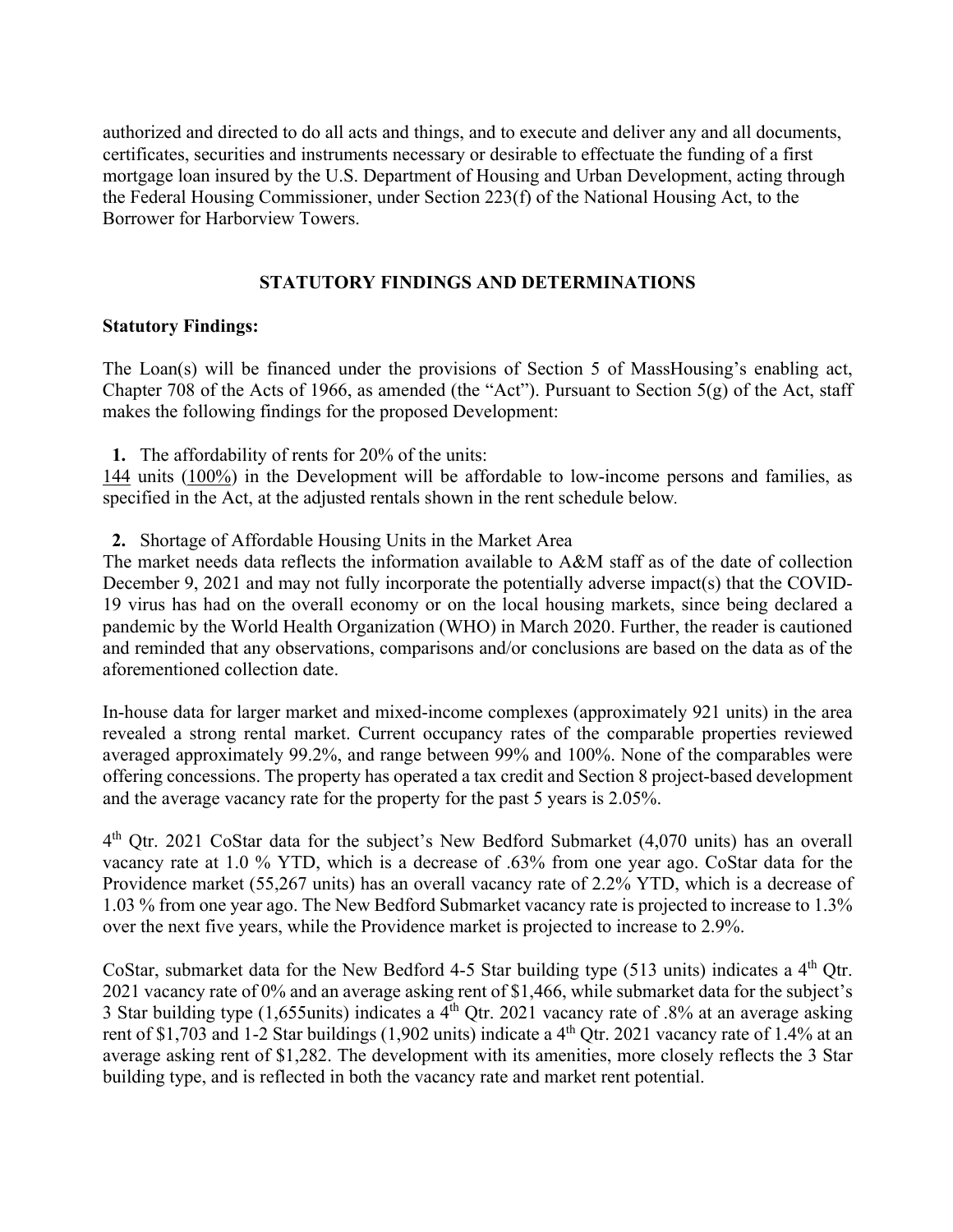According to the Department of Housing and Community Development's (DHCD) Chapter 40B Subsidized Housing Inventory (12/20/21), the City of New Bedford has 42,816 year-round housing units, 5,095 (11.9%) of which are subsidized for low/moderate income households.

In addition, the New Bedford Housing Authority (NBHA) owns/manages 23 Federally assisted family properties with a total of 1,458 units consisting of one-, two-, three-, four- and five-bedroom units. Per the representative of NBHA, the wait list for the family units is as follows; 625 applicants for one-bedrooms, 1,198 applicants for the two-bedroom units, 641 applicants for the threebedroom units, 119 applicants for the four-bedroom units and 19 applicants for the five-bedroom units. NBA also owns/manages six Federally assisted elderly/disabled properties with a total of 258 units. Per the representative of NBHA, there are 1,033 applicants on the wait list for the elderly/disabled.

NBHA also manages 11 State assisted family properties with a total of 215 units. Per the representative of NBHA there are 5,827 applicants on the waiting list. NBHA participate with CHAMP, the state-wide waiting list, and the representative could not provide a breakdown by bedroom size. NBHA also owns one State assisted Elderly property with a total of 202 units. Per the representative of NBHA, there are 1,665 applicants on this wait list. Finally, NBHA administers 1,799 Housing Choice Vouchers and per the representative of NBHA, they participate on the state centralized waiting list and there are 2,500-2,700 applicants on the list for New Bedford.

U.S. Census data from the 2015-2019 American Community Survey (ACS) indicates that of the 38,888 households in the City of New Bedford, approximately 53.0% earned less than the HUD published 2021 AMI (\$74,500), approximately 46.1% earned less than 50% of 2021 AMI, approximately 53.4% earned less than 60% of the 2021 AMI and approximately 64.4% earned less than 80% of the 2021 AMI.

### **3.** Inability of Private Enterprise Alone to Supply Affordable Housing

MassHousing staff has completed an analysis of the market rate rents, as defined by Agency statute, which absent MassHousing financing, would be required to support the development and operations of the Development. Based on the substantial difference between these market rents (shown in the Rent Schedule below) and the rents for this project, MassHousing staff finds that private enterprise alone cannot supply such housing.

**4.** No Undue Concentration of Low-income Households

The financing herein proposed will change neither the current income mix of the Development nor that of its surrounding locality.

**5.** Elimination or Repair of Unsafe or Unsanitary Dwelling Units

As evidenced by data cited in Finding No. 2 above, there is an acute shortage of decent, safe, and sanitary housing available to low-income persons and families in the general housing market area of the Development. Although staff is not aware of units within the same market area that require demolition or compulsory repair, by preserving the affordable housing proposed here, those in need of affordable housing will not be forced to accept residence in substandard units. So long as the acute shortage of affordable housing persists, actions of public agencies to increase the supply of affordable housing will reduce the market forces that allow unsafe and unsanitary units to persist. In addition, MassHousing, through its administration of housing programs, and other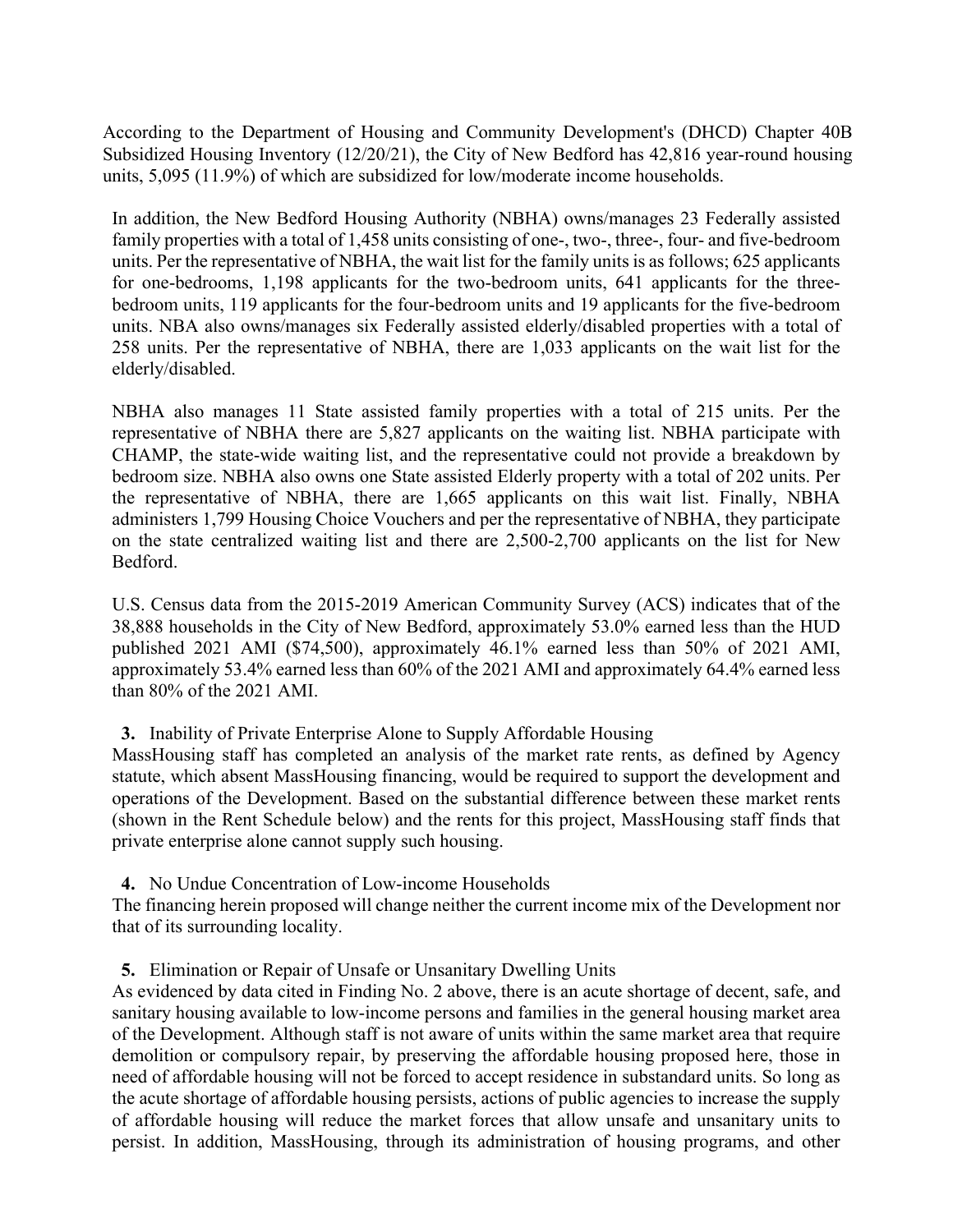public agencies (e.g., local enforcement of building codes), continue to require repair of substandard units as such units are identified.

### **Rental Determinations:**

Pursuant to Section 6(a) of the Act, MassHousing makes the following rental determinations for units within the proposed Development: Rent Schedule:

| Number of Bedrooms            | Studio            | 1BR     | 2BR     | 3BR     |
|-------------------------------|-------------------|---------|---------|---------|
| Number of Units               | 2                 | 48      | 82      | 12      |
| Net SF/Unit                   | 400               | 575     | 770     | 925     |
| Elev./Non-Elev.               | Elev.             | Elev.   | Elev.   | Elev.   |
| Market Rate Rent              | \$1,546           | \$1,711 | \$1,867 | \$2,041 |
| $(10\%$ Rate 20 Year Term)    |                   |         |         |         |
| <b>MHFA Below Market Rent</b> | \$968             | \$1,133 | \$1,289 | \$1,463 |
| (Cost-Based Rent)             |                   |         |         |         |
| <b>MHFA Adjusted Rent</b>     | 30% of 80% of AMI |         |         |         |
| <b>Underwriting Rents</b>     |                   |         |         |         |
| Section 8*                    | \$1,100           | \$1,240 | \$1,450 | \$1,705 |
| <b>LIHTC</b>                  | \$835             | \$918   | \$1,094 | \$1,220 |
| *Weighted Averages            |                   |         |         |         |

Based on this information, MassHousing staff finds that a significant need exists for the type of development proposed here, that private enterprise alone cannot supply such housing, and that the financing of the Development will not create or contribute to an undue concentration of lowincome persons or adversely impact other housing in the area.

Chairman Dirrane asked if there was any other old or new business for the Members' consideration. There was no other old or new business.

Chairman Dirrane asked for a motion to adjourn the meeting at 3:00 p.m. Upon a motion duly made and seconded, it was

**VOTED:** To adjourn the MassHousing meeting at 3:00 p.m.